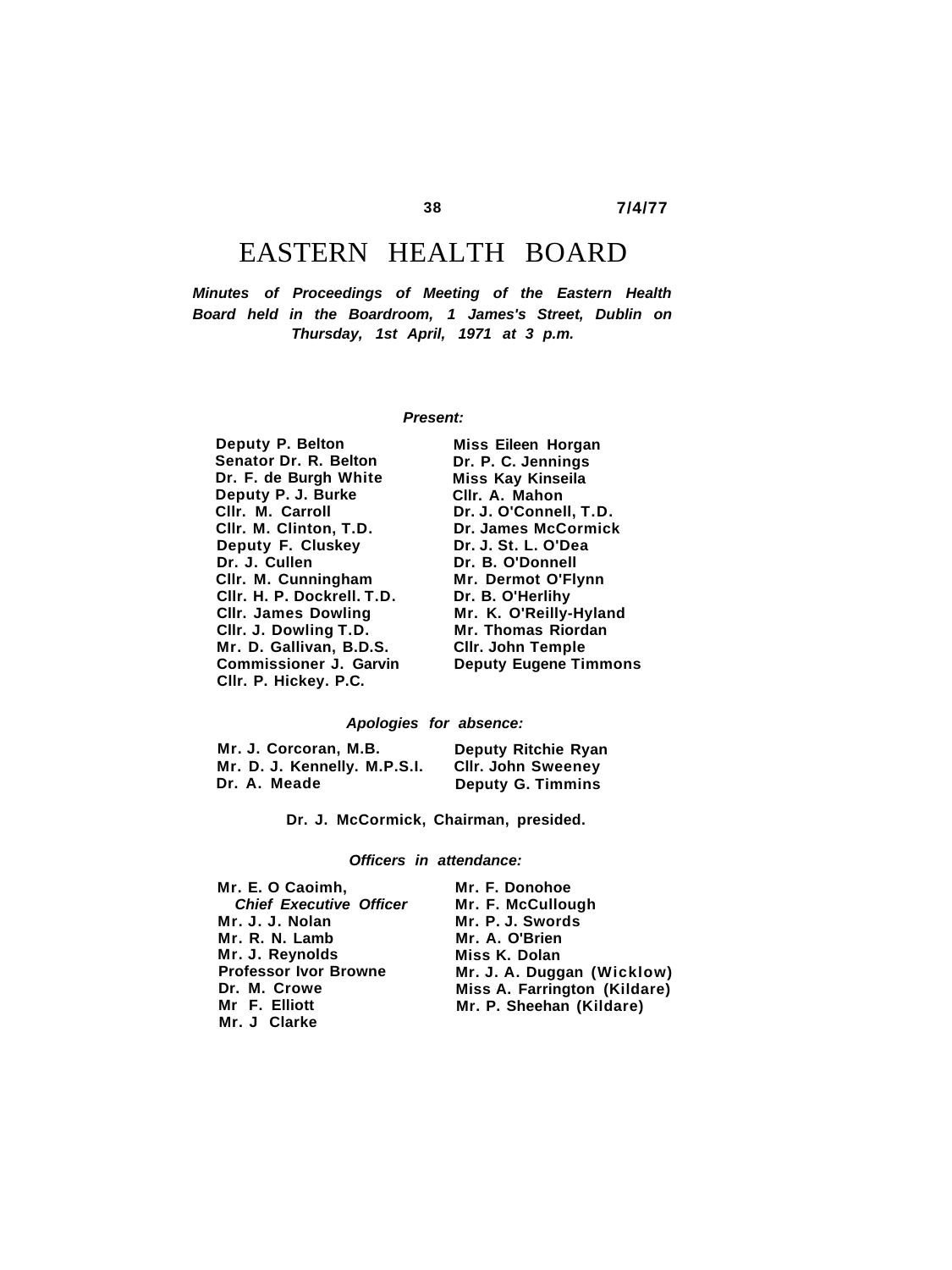**The Chairman informed the members that he had received the following letter dated 30th March, from Mr. Erskine Childers, T.D., Tanaiste and Minister for Health:—**

**"On 1st April, your board becomes responsible for the provision of the health services in its functional area. I wish you success in your work and am confident that the health boards, in co-operation with the Department and the special hospital bodies yet to be set up will achieve an organisation of health services in the future which will make the best use of our resources. Your board will have an opportunity to look over the whole field of health care and to co-ordinate the various parts of the services in its area in making their contributions to the problems which arise.**

**I am confident that the different interests represented on your board will make a contribution aimed at ensuring the success of your work. On this occasion, I would like to renew my thanks to each and every one of your members for participating in the work of the board and for the work which the board has done up to the present. I wish you all success in your future work.**

**I would be grateful if you would arrange to convey this message to the other members of your board".**

## **20/71 APPOINTMENT OF OFFICERS TO THE MANAGEMENT TEAM**

**The Chairman, having welcomed to the meeting Mr. J. J. Nolan (Programme Manager), Mr. R. N. Lamb (Functional Officer), and Mr. J. F. Reynolds (Finance Officer), said that the remaining appointments had yet to be made.**

## **21/71 CONFIRMATION OF MINUTES**

**The Minutes of the Meeting of the Board held on 4th March, 1971. having been circulated, were confirmed—on a proposal by Mr. O'Flynn, seconded by Councillor Dr. Belton.**

## **22/71 VISITING COMMITTEES — CONVENORS OF MEETINGS**

**The Chairman suggested that a member from each of the four Visiting Committees convene a meeting to select a chairman and arrange visits.**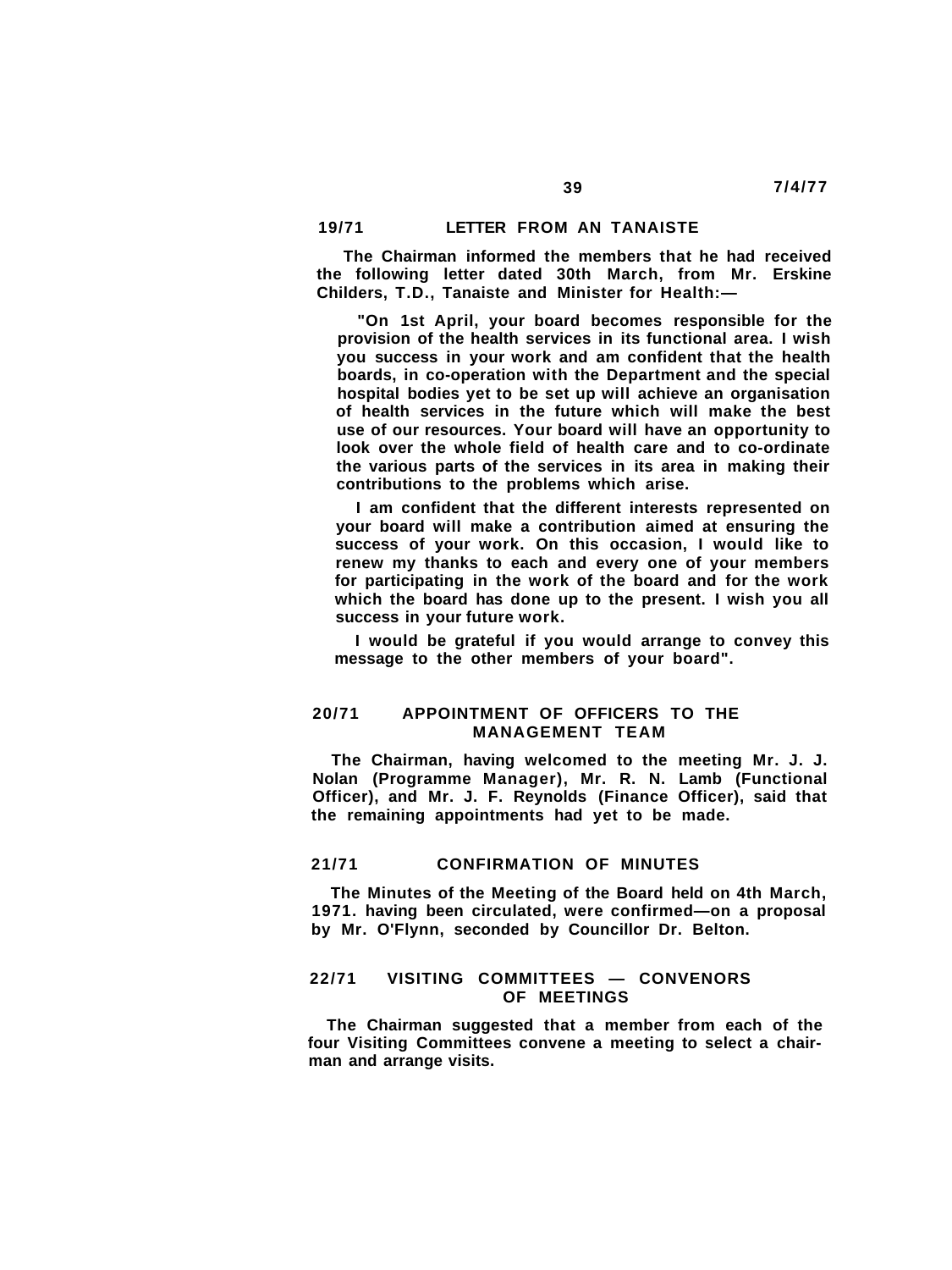**The following members agreed to act as convenors:— No. 1 Visiting Committee — Dr. J. Cullen. No. 2 Visiting Committee — Miss K. Kinsella. No. 3 Visiting Committee — Cllr. P. Hickey. No. 4 Visiting Committee — Dr. B. O'Donnell.**

## **23/71 MANAGEMENT OF ST. KEVINS AND JAMES CONNOLLY MEMORIAL HOSPITALS**

**(a) The following Report No. 10/1971 together with the documents referred to therein were submitted:—**

#### **"1. St. Kevin's Hospital**

**At its meeting on the 4th March last the Board decided to request the Minister for Health to defer the making of an Establishment Order under which St. Kevin's Hospital would be vested and managed by a joint corporate body representative of the Council of the Federated Voluntary Hospitals and the Dublin Health Authority. In a letter of the 24th instant (copy enclosed) the Minister has acceded to the Board's request.**

**It will be noted from the Minister's letter that he has decided that a 20-member Board should be provided for in the Establishment Order and he has asked the Eastern Health Board to submit the names of its ten nominees as soon as possible.**

**A copy of the draft Establishment Order together with copies of the correspondence referred to in the Minister's letter is circulated herewith; a copy of An Tanaiste's letter of the 12th March, 1971 to the Chairman of the Eastern Health Board is also enclosed.**

#### **2. James Connolly Memorial Hospital Board**

**The Minister made an Establishment Order on the 16th instant vesting the management of James Connolly Memorial Hospital in a joint corporate body whose members are as follows:—**

**Appointed by the Dublin Health Authority Councillor P. Hickey, P.C. Councillor M. Clinton, T.D..P.C. Councillor H. P. Dockrell, T.D. Councillor M. Carroll. Surgeon H. McCarthy. Mr. F. J. Elliott.**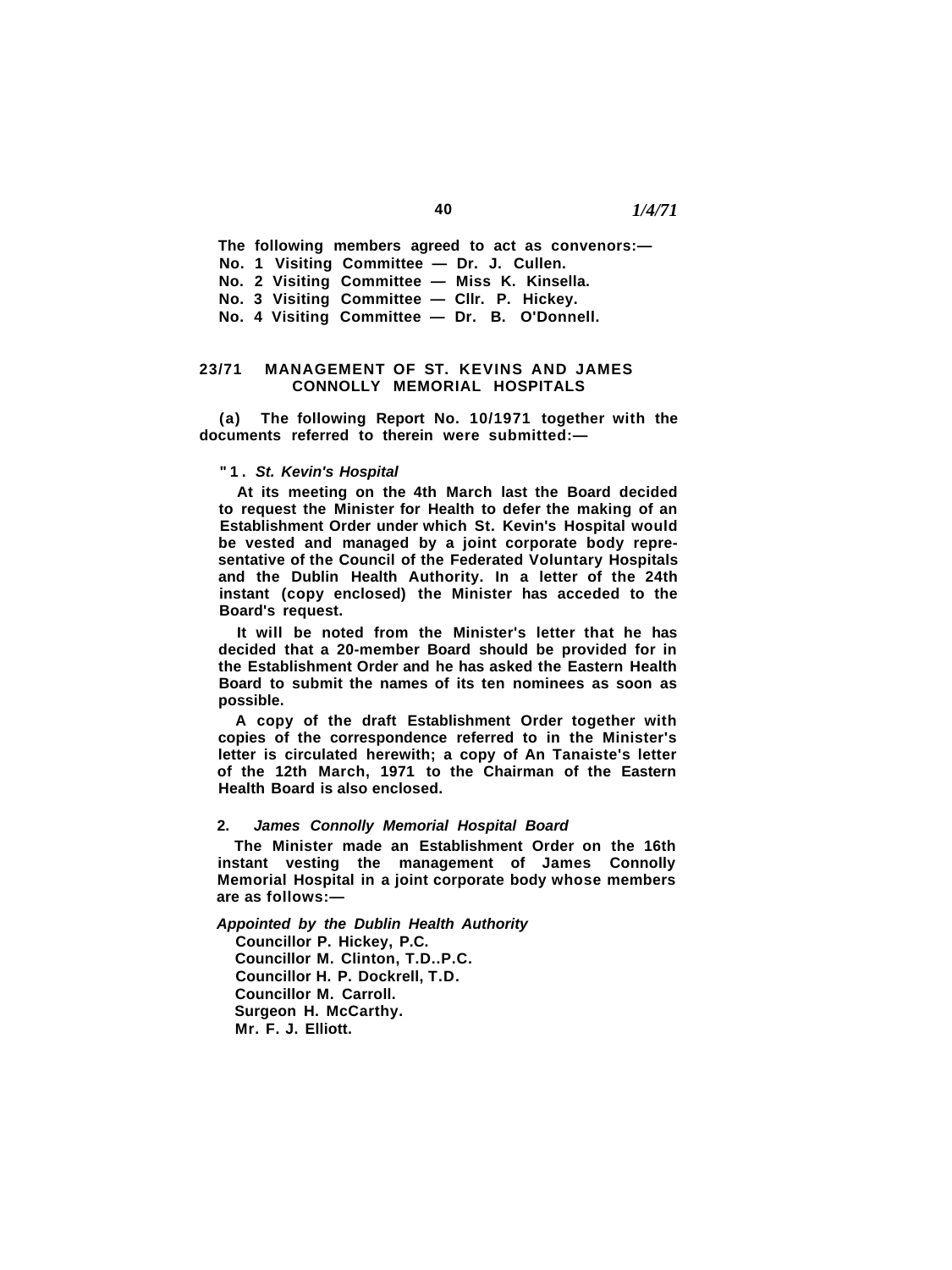**Appointed by the Voluntary Hospitals** 

**St. Laurence's Hospital: Professor W. A. L. MacGowan. Dr. H. E. Counihan. Mr. T. Stafford.**

**Jervis Street Hospital: Professor W. O'Dwyer Dr. J. Woodcock. Mr. C. Brennan.**

**Mater Misericordiae Hospital: Professor E. O'Malley Dr. B. Alton. Mr. J. O'Hanlon.**

**Councillor Clinton, T.D., has been elected Chairman of the body. Members nominated by the Dublin Health Authority will hold office until June 1972 and the others for a period of five years.**

**The financing of the Hospital for the financial year commencing 1st April, 1971 will be in accordance with the following resolution adopted by the Dublin Health Authority:**

**That as an interim arrangement pending further information from the Department of Health in regard to the financing of hospitals which derive their main income from public funds, the operation of James Connolly Memorial Hospital be financed by payment to the joint Hospital Board, in monthly instalments in advance, of the sum provided in the Estimates of the Dublin Health Authority for the running of the Hospital in 1971/72 on the basis outlined in the Chief Executive Officer's report' ".**

**Letter dated 24th March, 1971 from the Department of Health:—**

**"I am directed by the Minister for Health to refer to your letter of the 9th March arising out of the meeting of the Eastern Health Board held on the 4th March and to state that he has decided to accede to the request of the Board that the making of the Establishment Order setting up the corporate body to manage and develop St. Kevin's Hospital should be deferred until after the 1st April. The Minister is concerned to ensure that there should be no postponement of the assumption of effective responsibility by the new body and he would welcome the co-operation of the Eastern Health Board in arranging that outstanding matters will be**

**41 V4/77**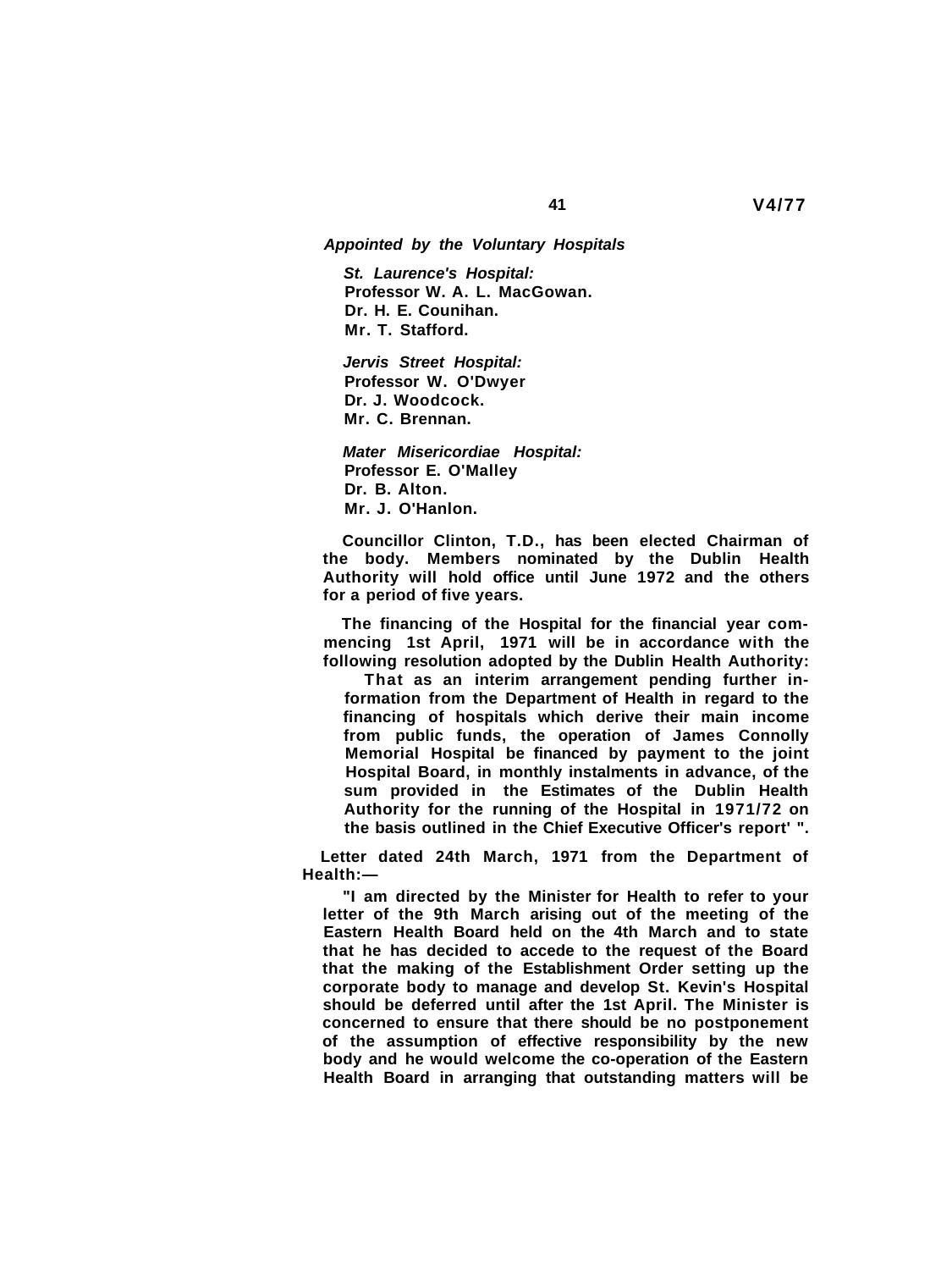**dealt with in time to enable the new body to manage St. Kevin's from the 1st May.**

**One outstanding question was the number of representatives of the Health Authority and the Federated Dublin Voluntary Hospitals to be appointed to the new body. This had been agreed at an early stage of the negotiations at 10 nominees of the Health Authority and 10 of the Federation. More recently Dublin Health Authority had proposed that these numbers should be increased by 2 on each side. The Minister has felt that a Board of 20 was rather large for the purpose in mind and that an increase to 24 would make it too unwieldy. The Chairman of the Federation has intimated that he also considers an increase beyond the total of 20 already agreed as being undesirable. In the circumstances the Minister has decided that a 20 member board should be provided for in the Establishment Order. I am to request that the Eastern Health Board will submit the names of its 10 nominees as soon as possible.**

**I am to enclose a draft of the Establishment Order to be made by the Minister under the Health (Corporate Bodies) Act, 1961. A copy of this draft has also been sent to the Federated Dublin Voluntary Hospitals. I am to enclose also a copy of a letter which was sent by the Minister to the Chairman, Dublin Health Authority in regard to the development of St. Kevin's Hospital. A Setter in similar terms was sent to the Chairman, Federated Dublin Voluntary Hospitals.**

**It is proposed that the new corporate body would hold St. Kevin's on lease and the terms of the lease would need to be settled in final form. At the appropriate time it will be necessary to pass resolutions under Section 6 of the Health Act, 1970, in regard to the leasing of St. Kevin's and under Section 38 in regard to its discontinuance as a health institution.**

**As regards the relationship between the Eastern Health Board and the new corporate bodies responsible for St. Kevin's and James Connolly Memorial Hospital, I am to point out that these bodies would function as independent authorities subject only to the constraints imposed under the provisions of the Establishment Orders and the leases.**

**It is envisaged that the financial requirements of the two bodies (other than capital expenditure) would be determined in the manner applicable to bodies financed out of local and departmental funds generally, and would, in so far as they are not met by other sources (e.g. receipts from or in respect of patients, payments by other health boards**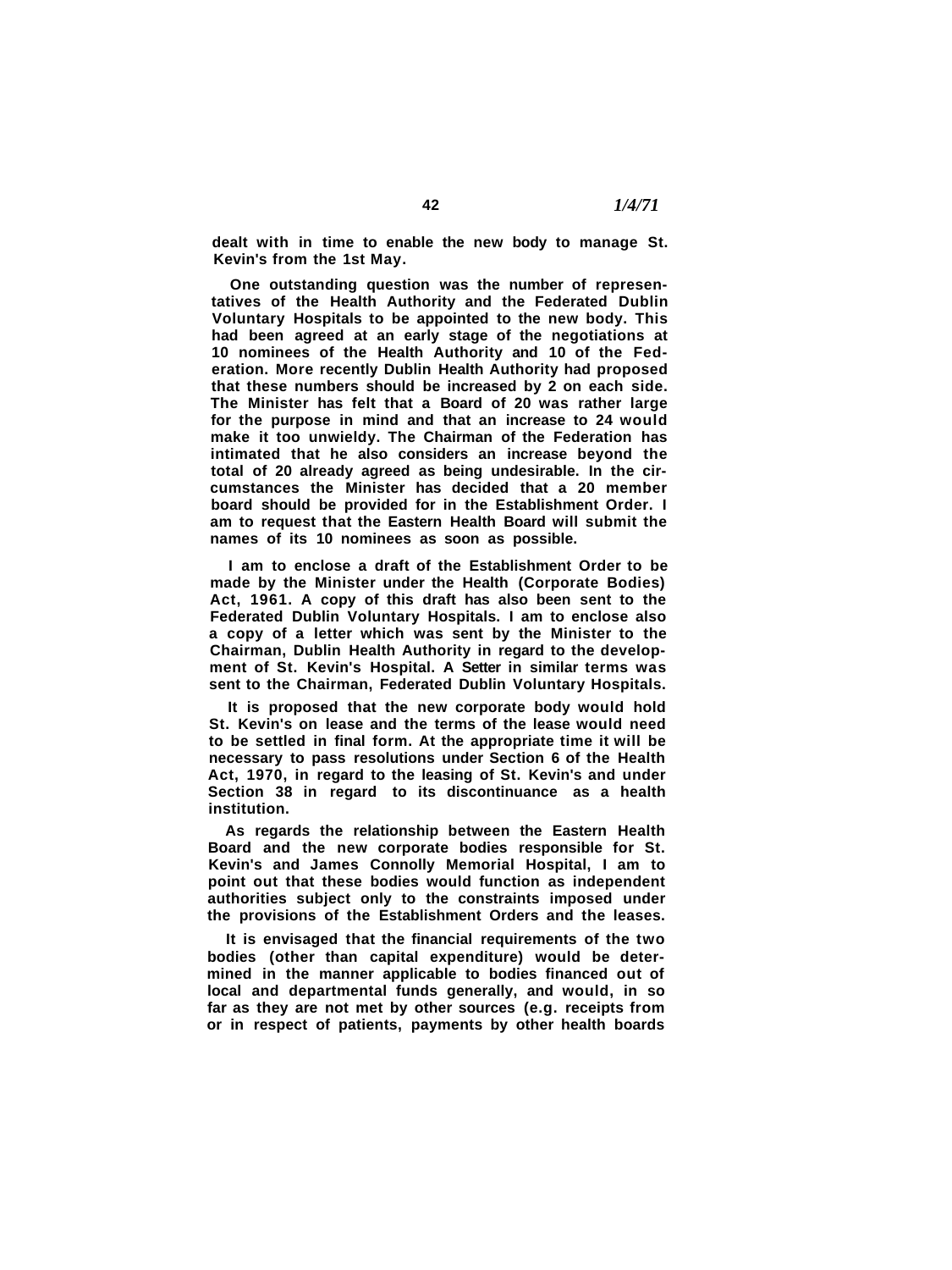**etc.) be met by the Eastern Health Board on a basis acceptable to the two Boards".**

## **DRAFT ESTABLISHMENT ORDER**

## **Title to replace "St. Kevin's Hospital"**

**The Joint Negotiating Body on the establishment of a corporate body to take over the administration of St. Kevin's Hospital considered a number of names for the hospital but did not reach any finality in the matter. The following were considered:—**

| <b>St. Kevin's Federated Hospital</b> |
|---------------------------------------|
| <b>Dublin Federated Hospital</b>      |
| <b>Central Federated Hospital</b>     |
| <b>Dublin United Hospitals</b>        |
| <b>Dublin City Hospital</b>           |
| <b>United South-Western Hospital</b>  |
| <b>Eastern Regional Hospital</b>      |

**South City Hospital South Dublin Hospital University Hospital Erskine Childers Hospital Holy Trinity Hospital Rialto Hospital St. Kevin's Hospital** 

**It is understood that the name which found most favour was "University Hospital". This might be held to suggest that the hospital would be the only one associated with a University and to avoid controversy it would be preferable not to choose this name.**

**"St. Kevin's Federated Hospital" was also considered and while it would raise no problem, it seems a rather clumsy title for a hospital.**

**It has long been the tradition in this country to name hospitals after saints. It would be desirable to change from the name of St. Kevin's as a reflection of the change intended in the type of treatment provided in the hospital. The name of St. James has long historical associations with the area surrounding St. Kevin's Hospital. The local Catholic Church is called the Church of St. James and the hospital itself is bordered by James' Street. There was formerly a Protestant parish of St. James in the locality though this no longer exists. Perhaps the most renowned landmark in that part of Dublin was formerly St. James' Gate, where the Guinness Brewery is located.**

**Having considered the various titles put forward, the Tanaiste considers that the most suitable one would be "St. James' Hospital" and subject to the views of both the Eastern Health Board and the Federated Dublin Voluntary Hospitals, he proposes to incorporate this name in the Establishment Order**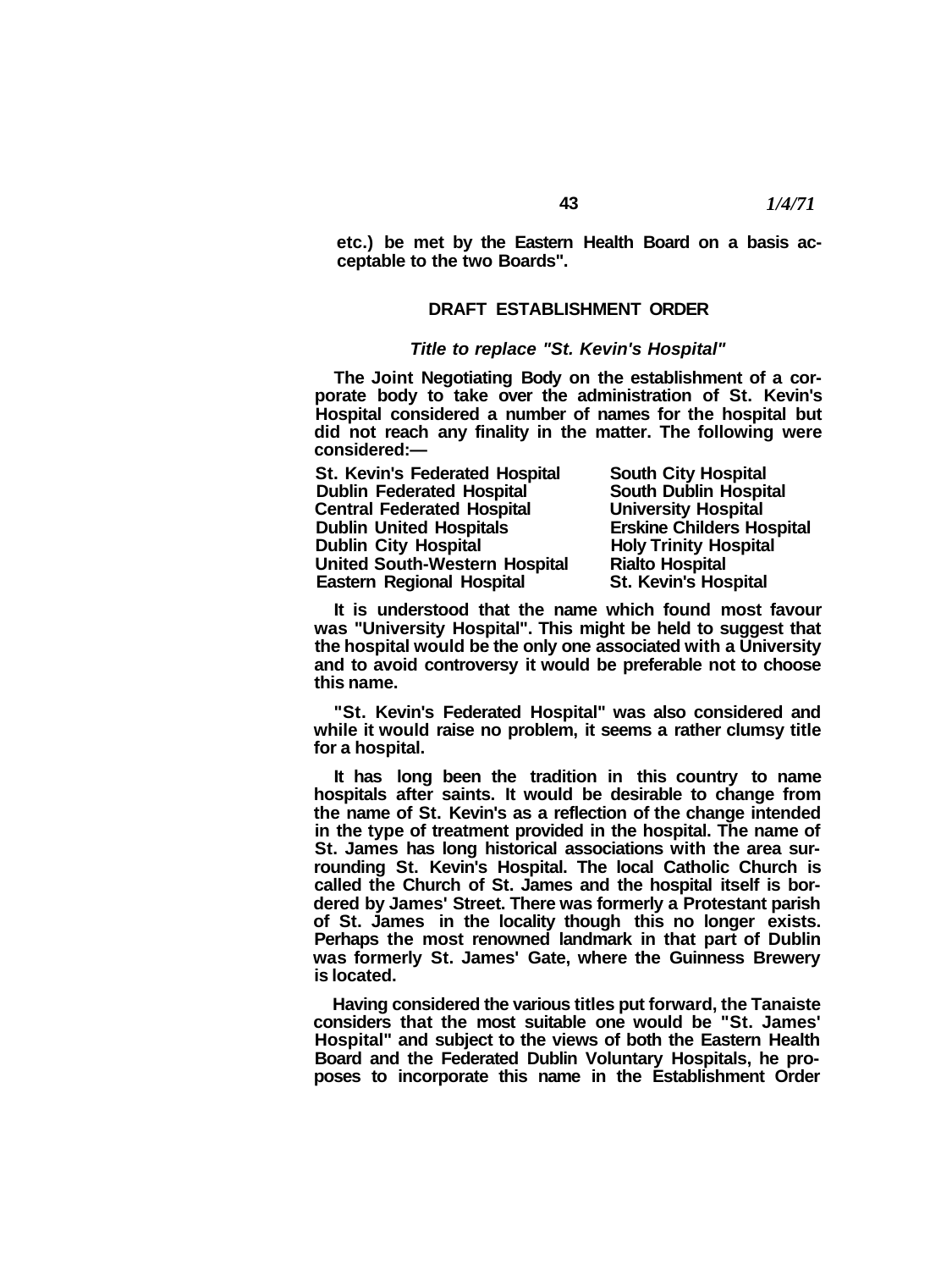**for the new corporate body. The final draft of the Order has been drawn up on the assumption that the proposed title will be acceptable to both parties.**

#### **ST. JAMES\* HOSPITAL BOARD (ESTABLISHMENT) ORDER, 1971**

**The Minister for Health in exercise of the powers conferred on him by sections 3 to 6 of the Health (Corporate Bodies) Act, 1961 (No. 27 of 1961), hereby orders as follows:—**

- **1. This Order may be cited as the St. James' Hospital Board (Establishment) Order, 1971.**
- **2. A body to be known as Bord Ospideil Naoimh Sheamuis or, in the English Language, the St. James' Hospital Board, is hereby established.**
- **3. In this Order— "the Board" means the St. James' Hospital Board established by this Order; "the Chairman" means the Chairman for the time being of the Board; "the Minister" means the Minister for Health.**
- **4. The functions of the Board are as follows:—**
	- **(1) to conduct, maintain, manage and develop at the hospital heretofore known as St. Kevin's Hospital, Dublin, such hospital services as may, from time to time, be approved by the Minister.**
	- **(2) to provide such facilities for the teaching of medical, nursing and para-medical students and for the conduct of medical research as may from time to time be determined by the Minister after consultation with the Board.**
	- **(3) to provide such other services and facilities, as may, from time to time, be approved by the Minister, after consultation with the Board.**
- **5. The Board shall consist of twenty members appointed by the Minister as follows:—**
	- **(a) ten on the nomination of the Eastern Health Board, which may include officers of the said Health Board or of any hospital board to which the said Health Board is entitled to nominate or appoint members.**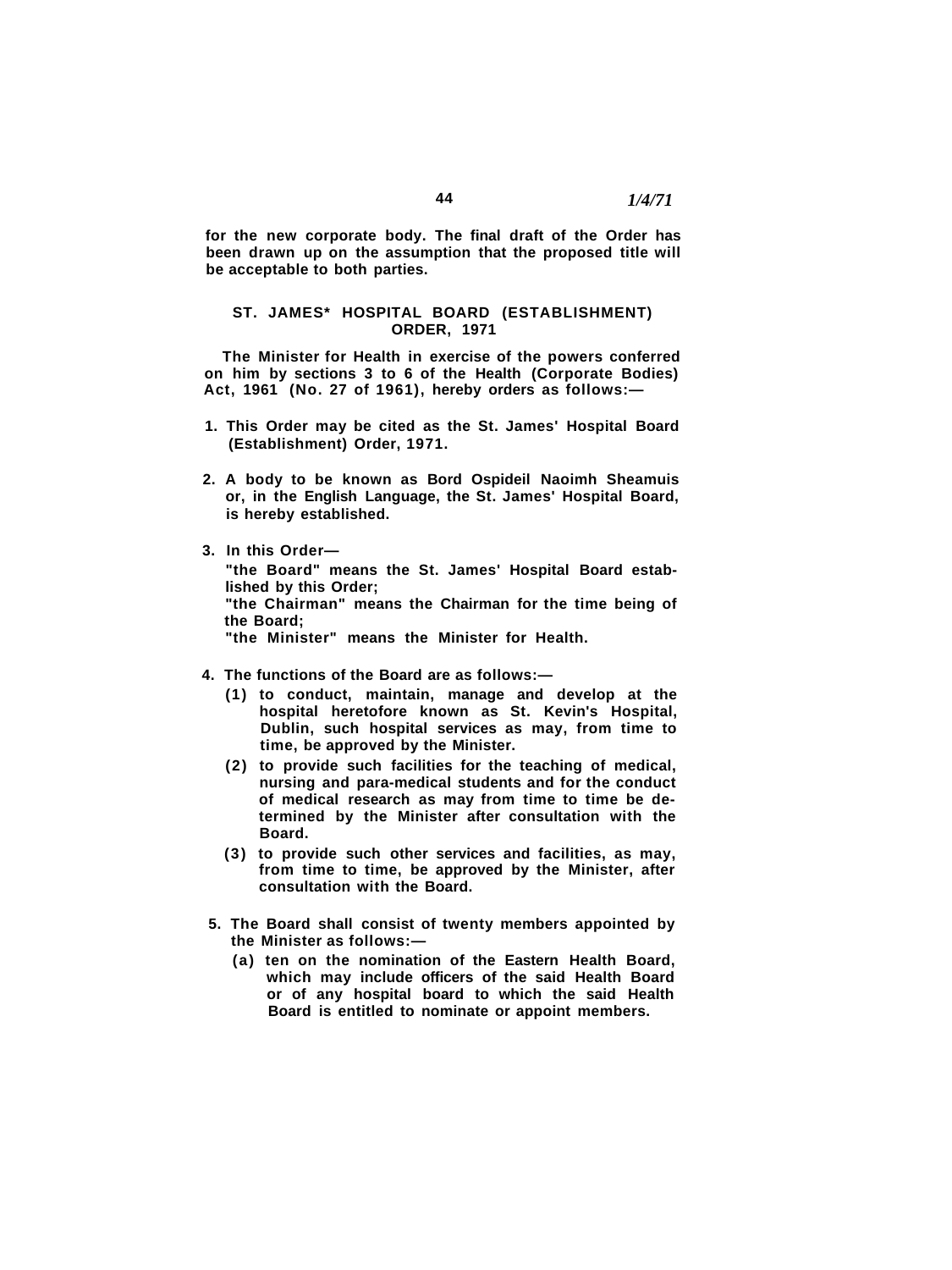- **6. The term of office of a member of the Board shall, unless he sooner dies, resigns or ceases to be a member under article 8 of this Order, terminate,**
	- **(a) in the case of a member nominated by the Eastern Health Board who, on appointment, was a member of the Eastern Health Board on the day of the first meeting of the Eastern Health Board after an appointment of members made following a quinquennial election of the members of the local authorities appointing members of the said Health Board.**
	- **(b) in the case of a member nominated by the Central Council of the Federated Dublin Voluntary Hospitals who. on appointment, was a member of the said Central Council—on the day of the first meeting of the said Central Council after a triennial appointment of members to the said Central Council made in accordance with Section 7 of the Hospitals Federation and Amalgamation Act. 1961, (No. 21 of 1961).**
	- **(c) in the case of any other member of the Board, subject to sub-article (d) of this article,—at the end of five years in respect of the first members of the Board and, in respect of subsequent members of the Board —at the end of such period, not exceeding three years, as may be determined by the body nominating such members.**
	- **(d) in the case of a member who, on appointment, was an officer mentioned in article 5 (a) of this Order, on his ceasing to hold such office during the period of his membership of the Board.**
- **7. In the event of a casual vacancy arising through the death, resignation or cessation of membership under article 8 of this Order, of a member of the Board, the Minister shall fill the vacancy on the nomination of the appropriate nominating body and the person so appointed shall hold office as a member of the Board for the unexpired period of the term of office of the said member.**
- **8. A member shall cease to be a member of the Board on his being requested by the Minister to resign, following a request to the Minister to exercise this function—**
	- **(a) from the body by whom the said member was nominated or**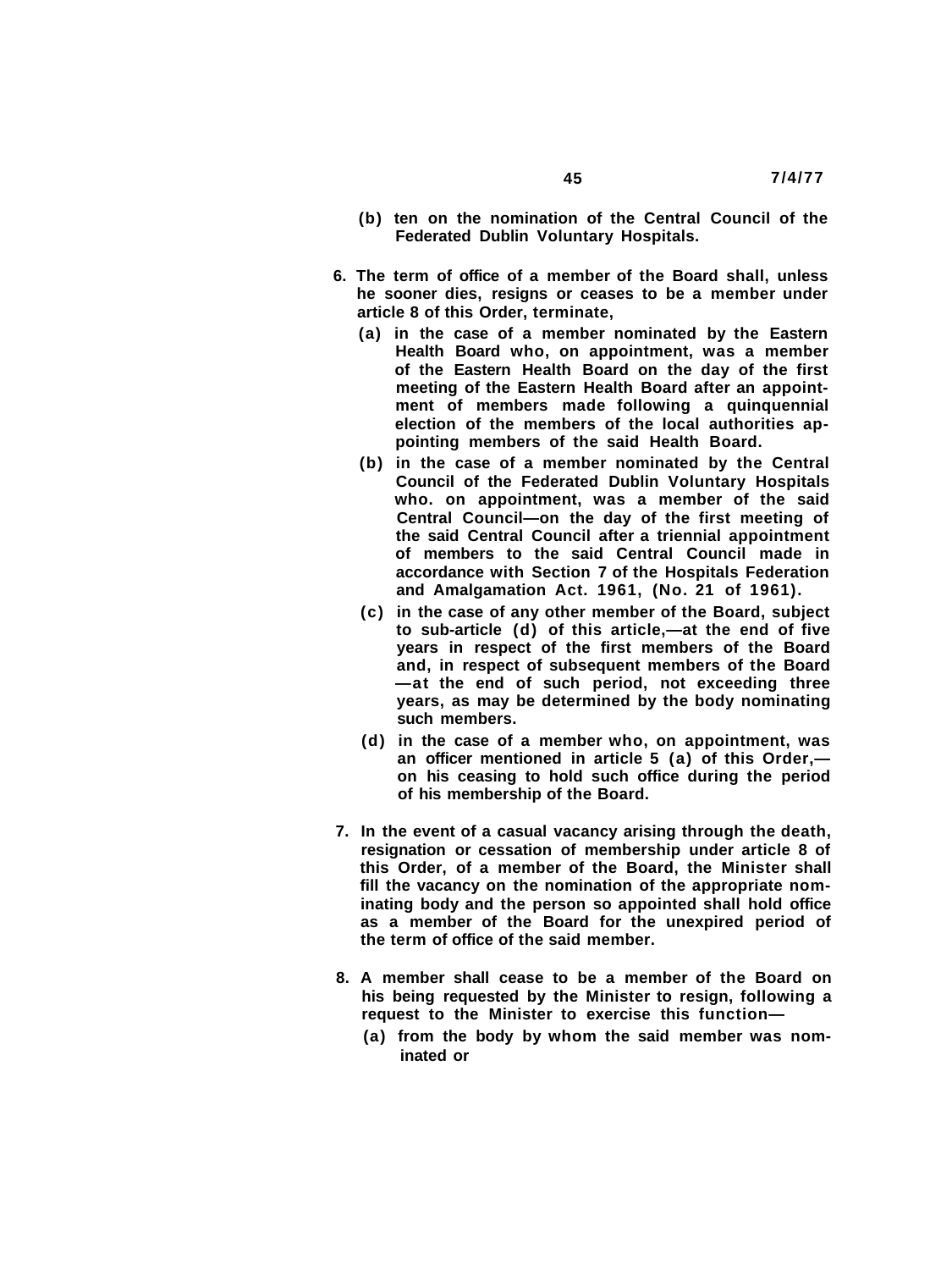- **(b) contained in a resolution passed by a majority of the Board of at least two-thirds of the members of the Board.**
- **9. (1) The Board shall at its first meeting and at each annual meeting elect a chairman and a vice-chairman.**
	- **(2) The chairman and vice-chairman shall be members of the Board who, on appointment, were members of the body by which they were nominated.**
	- **(3) The office of Chairman shall be filled in alternate years by a member of the Board who was, on appointment, a member of the Eastern Health Board and by a member of the Board who was, on appointment, a member of the central Council of the Federated Dublin Voluntary Hospitals.**
	- **(4) In a year in which the chairman is a member of the Board who, on appointment, was a member of the Eastern Health Board, the vice-chairman shall be a member of the Board who was, on appointment, a member of the Central Council of the Federated Dublin Voluntary Hospitals.**
	- **(5) In any year in which the chairman is a member of the Board who, on appointment, was a member of the Central Council of the Federated Dublin Voluntary Hospitals, the vice-chairman shall be a member of the Board who was, on appointment, a member of the Eastern Health Board.**
	- **(6) A chairman or vice-chairman shall hold office until his successor is appointed unless he sooner dies, resigns, or ceases to be a member of the Board under article 8 of this Order.**
	- **(7) A casual vacancy occurring in the office of chairman or vice-chairman shall be filled by election by the Board from among the members of the Board who on appointment were members of the body by which the member causing the vacancy was nominated.**
	- **(8) Whenever, at the election of a chairman or vicechairman of the Board, there is an equality of votes for two or more persons, it shall be determined by lot which of those persons shall be chairman or vicechairman of the Board.**
- **10. The quorum of the Board shall be seven.**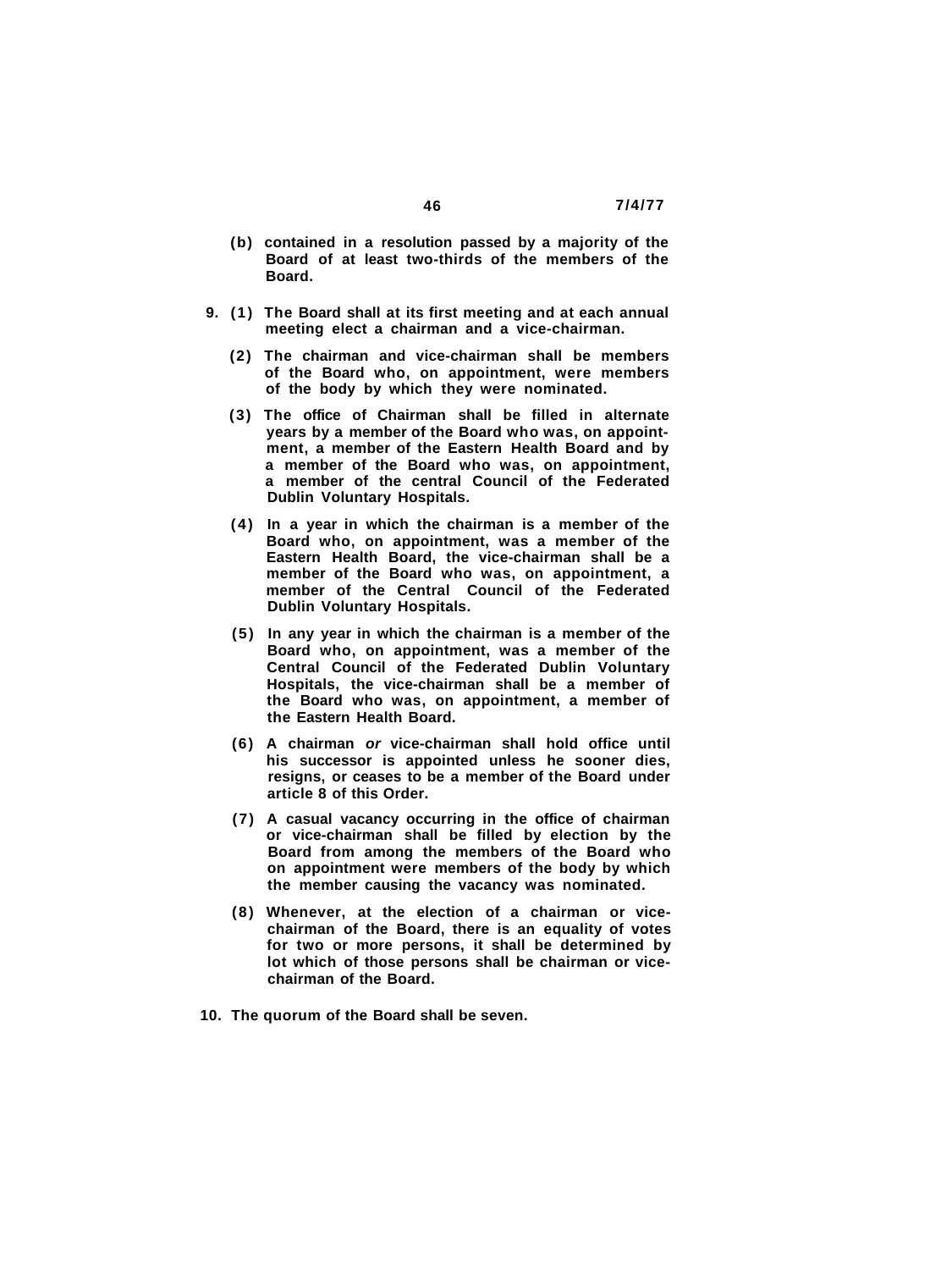- **11. (1) The Board shall hold such and so many meetings as may be necessary for the performance of its functions.**
	- **(2) The Board shall have power to adopt standing orders governing the procedures to be followed at its meetings and the performance of its functions generally.**
- **12. The proceedings of the Board shall not be invalidated by any vacancy or vacancies among its members or by any defect in the appointment of the Board or any member thereof.**
- **13. (1) The Chairman may, at any time, call a meeting of the Board.**
	- **(2) If the Chairman refuses or fails to call a meeting of the Board after a requisition for that purpose, signed by six members of the Board has been presented to him, any six members of the Board may forthwith, on that refusal, call a meeting of the Board, and, if the Chairman (without so refusing) does not, within seven days after the presentation of the requisition, call a meeting of the Board, any six members of the Board may, on the expiration of these seven days, call a meeting of the Board.**
- **14. At a meeting of the Board:—**
	- **(a) the Chairman shall, if he is present, be chairman of the meeting.**
	- **(b) if the Chairman is not present, the vice-chairman shall be chairman of the meeting.**
	- **(c) if neither the Chairman nor the vice-chairman is present, the members of the Board who are present shall choose one of their number to be chairman of the meeting.**
- **15. Minutes of the proceedings of each meeting of the Board shall be entered in a book kept for that purpose and shall be signed by the Chairman of the meeting or of the next ensuing meeting.**
- **16. (1) The names of the members at a meeting of the Board shall be recorded in the minutes of the proceedings of the Board.**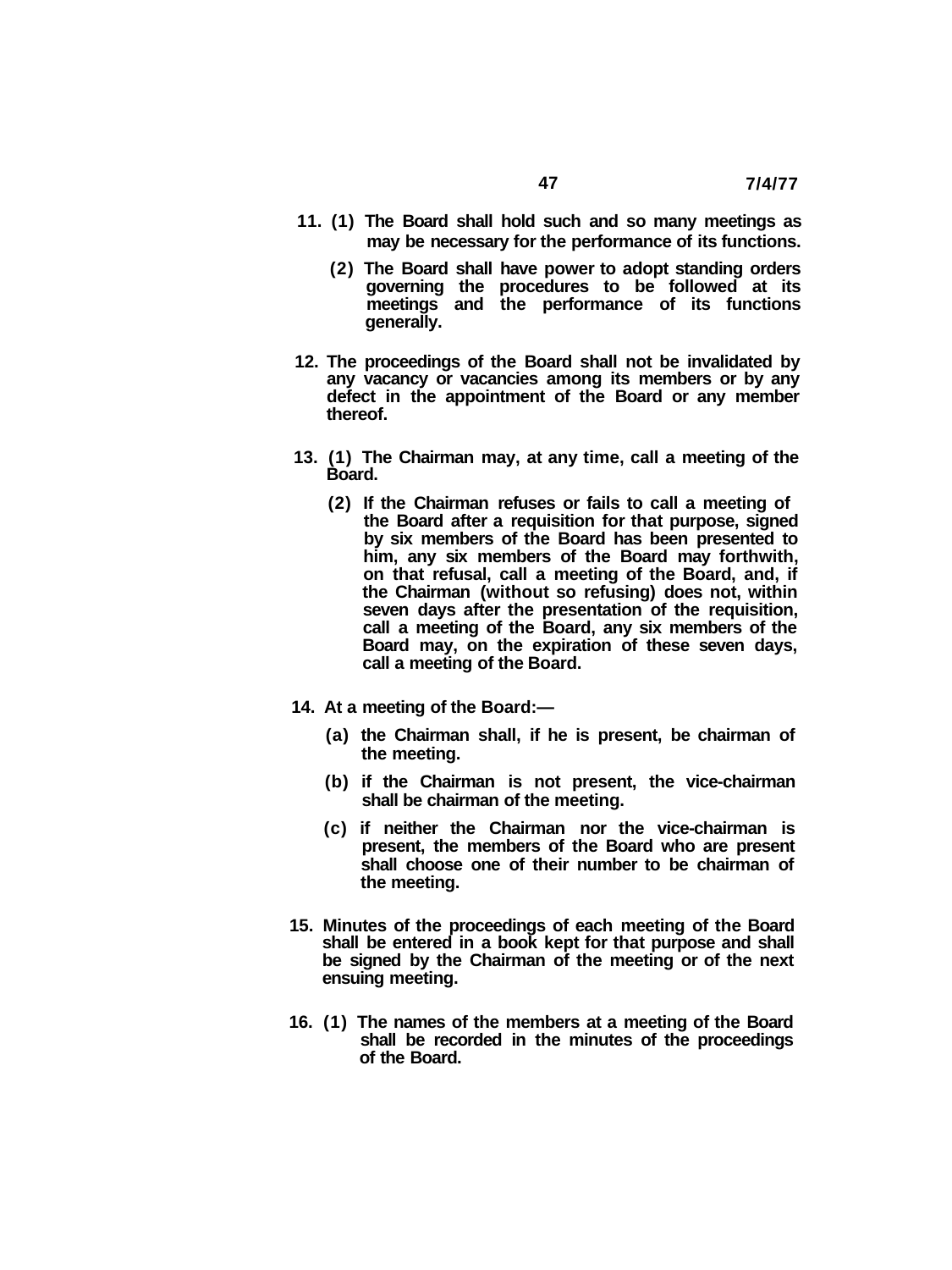**(2) Where a vote is taken on any question arising at a meeting of the Board the minutes shall show which members voted for and which against the question.**

**A person shall not receive any remuneration for acting as a member of the Board.**

**Members of the Board may be paid travelling and subsistence allowances in accordance with such scale as may from time to time be approved by the Minister.**

- **18. (1) All acts of the Board and all questions coming or arising before the Board may be done and decided by the majority of such members of the Board as are present and where a vote is considered necessary, by vote at a meeting of the Board.**
	- **(2) In case of equality of votes on any question arising at a meeting of the Board, the Chairman of the meeting shal have a second or casting vote.**
- **19. (1) The Board may appoint committees, which may include persons who are not members of the Board, to assist the Board in relation to aspects of its dayto-day business and to furnish advice on particular aspects of its functions.**
	- **(2) Any committee so appointed shall act subject to such directives as may be given by the Board, and any expenditure of monies by such committee shall be subject to the approval of the Board.**
- **20. The seal of the Board shall be authenticated by the signature of the Chairman or some other member of the Board duly authorised by the Board to act in that behalf and the signature of an officer of the Board duly authorised by the Board to act in that behalf.**
- **21. (1) The Board shall cause to be kept proper accounts of all income and expenditure of the Board, and of the sources of such income and the subject matter of such expenditure, and of the property, credits and liabilities of the Board.**
	- **(2) The financial year of the Board shall be the period of twelve months ending on the 31st day of March in any year, and for the purposes of this provision the period commencing on the date of this Order and ending on 31st March, 1972, shall be deemed to be a financial year.**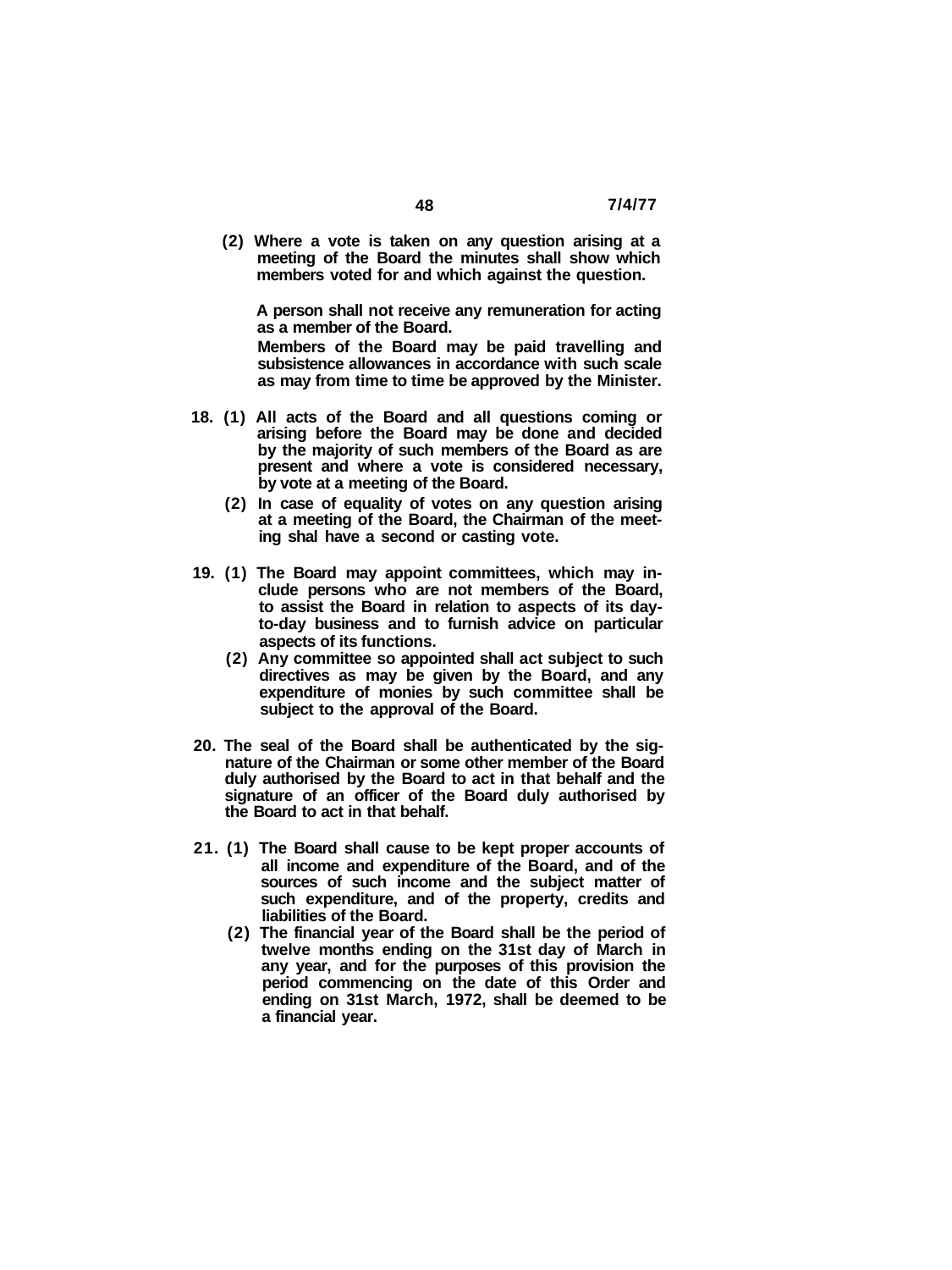- **(3) A statement of accounts of the Board for each financial year shall, as soon as may be after the end of such financial year, be prepared and after such preparation be audited by and be subject to a report by an auditor appointed for the purposes by the Minister after consultation with the Board.**
- **(4) The expenses generally of such audit shall be paid by the Board as soon as may be after each audit.**
- **(5) A copy of the accounts and the Auditor's certificate and report thereon shall be presented to the members of the Board and to the Minister.**
- **(6) The Board and the officers thereof shall, whenever so requested by the Minister, permit any person appointed by him to examine the books and accounts of the Board in respect of any financial year or other period and shall facilitate any such examination, and the Board shall pay such fee therefor as may be fixed by the Minister.**
- **(1) The Board shall, in each year, not later than such day as the Minister shall direct, make a report to the Minister of its activities during the preceding year.**
- **(2) The Board shall submit to the Minister such information regarding the performance of its functions as the Minister may from time to time require.**
- **(1) The Board may appoint such and so many officers and employ such and so many servants as the Board may, from time to time, think proper and in appointing any officer or employing any servant the Board shall comp'y with any directions given by the Minister relating to the procedure to be followed.**
- **(2) Every officer of the Board holding office in a permanent capacity shall cease to hold office on attaining the age of sixty-five years.**
- **(3) The Board shall determine the remuneration and condition of service of each officer and each servant.**
- **(4) The Board shall, from time to time, assign such duties as they consider appropriate to each officer and servant of the Board and each such officer and servant shall perform the duties so assigned to him.**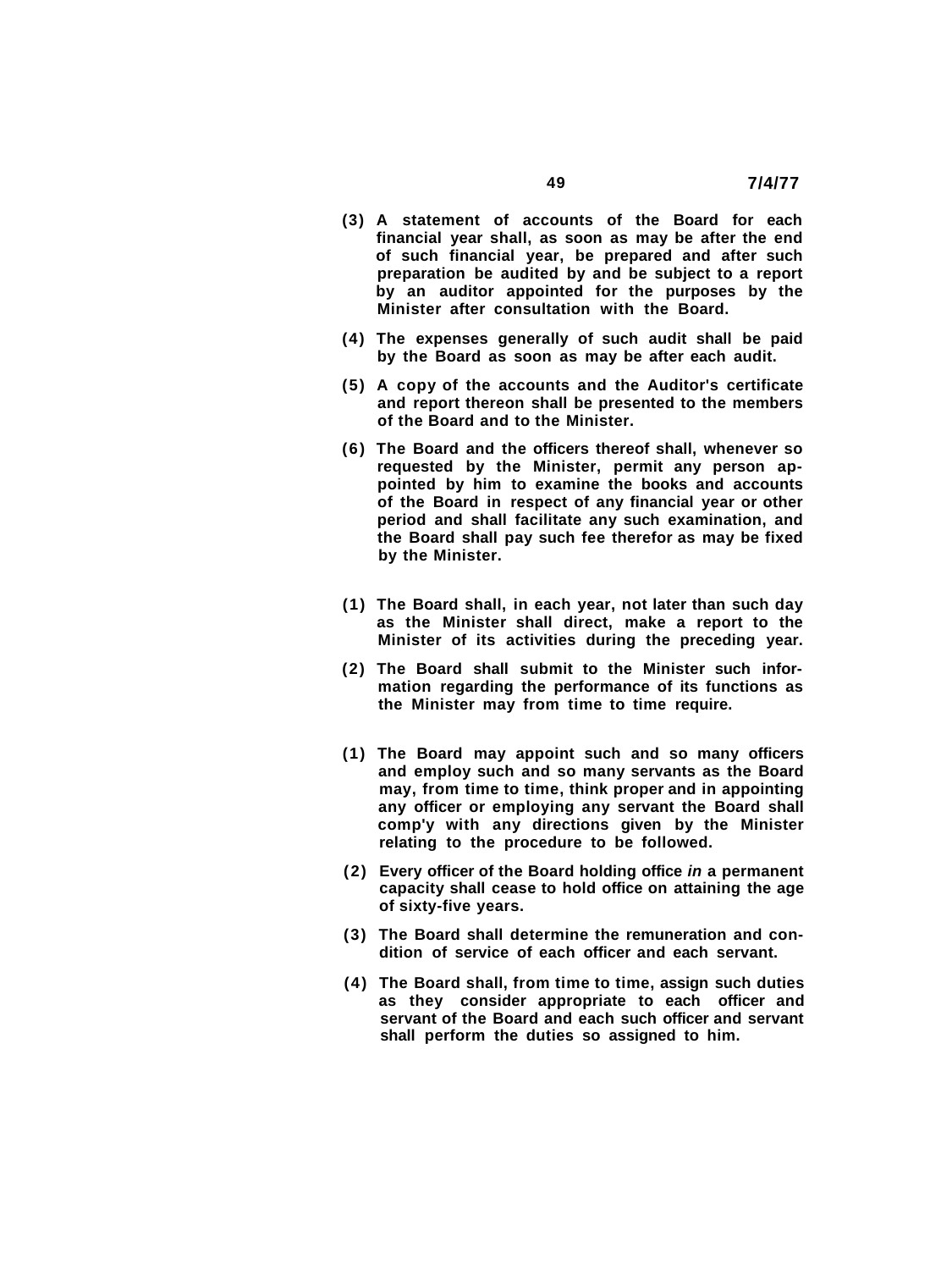- **(5) The Minister may, whenever and so often as he thinks fit, declare that any of the powers conferred on the Board by this article shall be exercisable only with the consent of the Minister, and whenever any such declaration is in force, the said powers may. in relation to any office or employment to which the declaration applies, be exercised only with such consent.**
- **24. The Local Government (Superannuation) Act, 1956 (No. 10 of 1956) shall apply to the Board as if it were a local authority.**
- **25. (1) For the purpose of the performance of its functions, the Board may, with the consent of the Minister, borrow money and purchase or take on lease any land.**
	- **(2) The Board may, with the consent of the Minister, sell, exchange, let or otherwise dispose of any land vested in it.**
- **26. (1) The Board may accept gifts or money, land and other property upon such trusts and conditions, if any, as may be specified by the donor.**
	- **(2) The Board may not accept a gift if the conditions attached by the donor to its acceptance are not consistent with the functions of the Board.**

**Given under the Official Seal of the Minister for Health this day of April. 1971.** 

#### **MINISTER FOR HEALTH**

#### **EXPLANATORY NOTE**

**This note is not part of the instrument and does not purport to be a legal interpretation.**

**The effect of this Order is to establish under the Health (Corporate Bodies), Act, 1961 a body to be known as the St. James' Hospital Board, which will take over St. Kevin's Hospital, Dublin, and provide a general teaching hospital there.**

**The Report of the Consultative Council on the General Hospita! Services (Pr!. 154) which was presented to the Minister for Health in June, 1968, recommended that the work**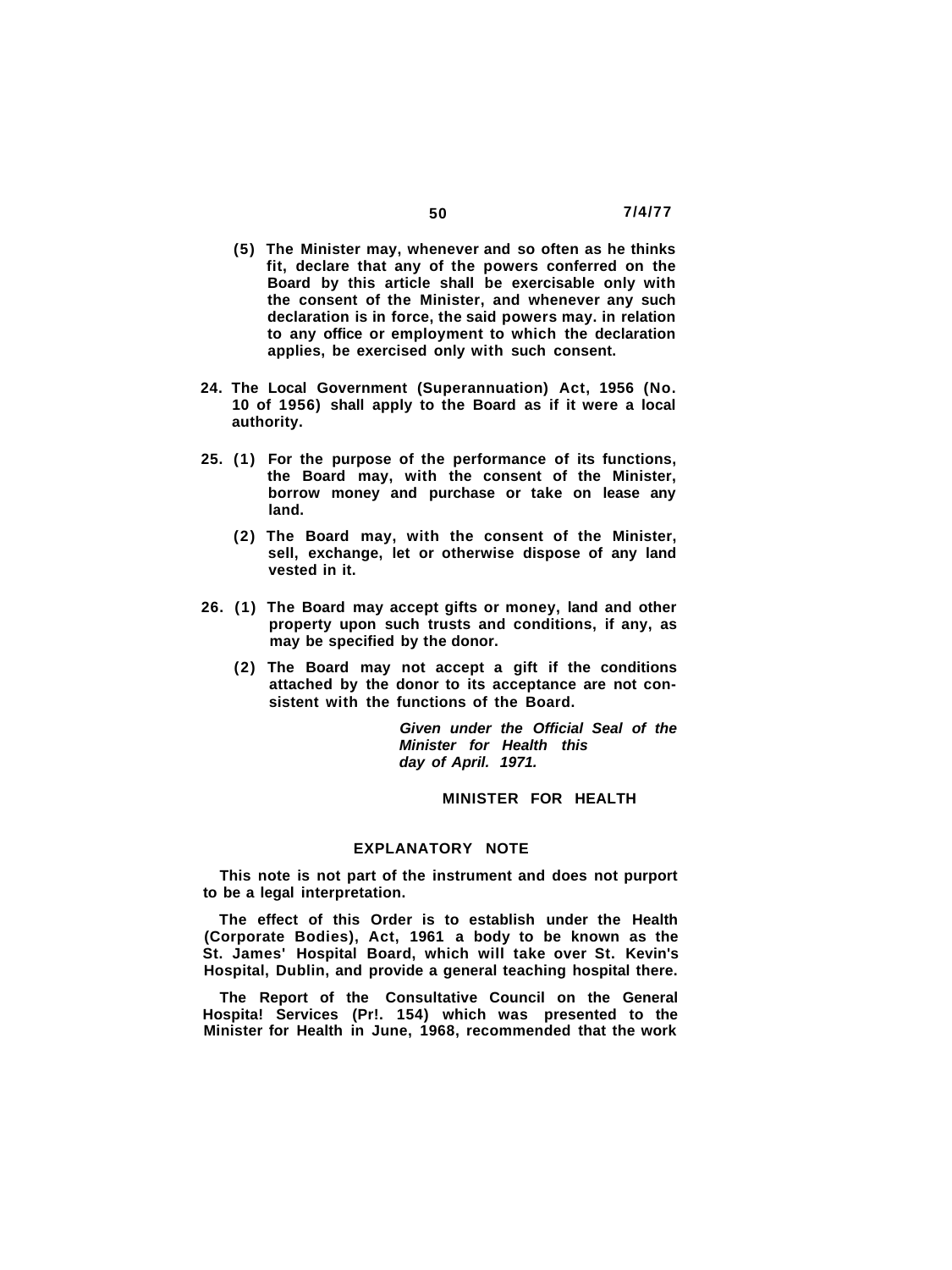**of the general hospitals in Dublin should be concentrated in four major hospital centres. One of the suggested centres was St. Kevin's Hospital owned by Dublin Health Authority. Following negotiations between that Authority and the Federated Dublin Voluntary Hospitals (the Meath, Adelaide, National Childrens. Dr. Steevens, Royal City of Dublin, Mercers and Sir Patrick Dun's Hospitals) agreement was reached on the setting up of the body provided for in this Order. Through the joint participation in the body of representatives of the Federated Dublin Voluntary Hospitals and the Eastern Health Board it is intended to develop medical and surgical services and teaching facilities in St. Kevin's Hospital (which will be renamed St. James' Hospital) in substitution for services now provided in a number of the constituent hospitals of the Federation.**

**Letter dated 16th March, 1971, from the Minister for Health to Chairman:—**

**"I understand that both Dublin Health Authority and the Federated Dublin Voluntary Hospitals wish to have on record an assurance as to the scale of development at St. Kevin's Hospital under the aegis of the new joint body which will assume responsibility for the hospital under the terms of the proposed Establishment Order to be made by me under the provisions of the Health (Corporate Bodies) Act, 1961.**

**I am glad to give this assurance in the following terms:—**

**I wish to see the planning and construction of new hospital facilities for in-patient and out-patient care with full supporting facilities (e.g. pathological, radiological) as well as appropriate medical teaching facilities proceed as rapidly as possible on the St. Kevin's site, such development to be on a scale represented by accommodation for not less than 350 new in-patient beds. Of this bed complement not less than 15% would be in single or two bedded rooms which, when not required on medical grounds for other patients, would be available for private or semi-private patients. It is my intention in programming schemes of hospital building to accord this project a high degree of priority. The financing of the building project as approved by me would be met by grants from the Hospital Trust Fund (which, as you know, is now inadequate to meet demands on it without considerable exchequer support) except to the extent that other funds became available such as grants provided by the Minister for Education, by Foundations and, subject to negotiation, by units of the Dublin Federated Voluntary Hospitals as a result of the sale of**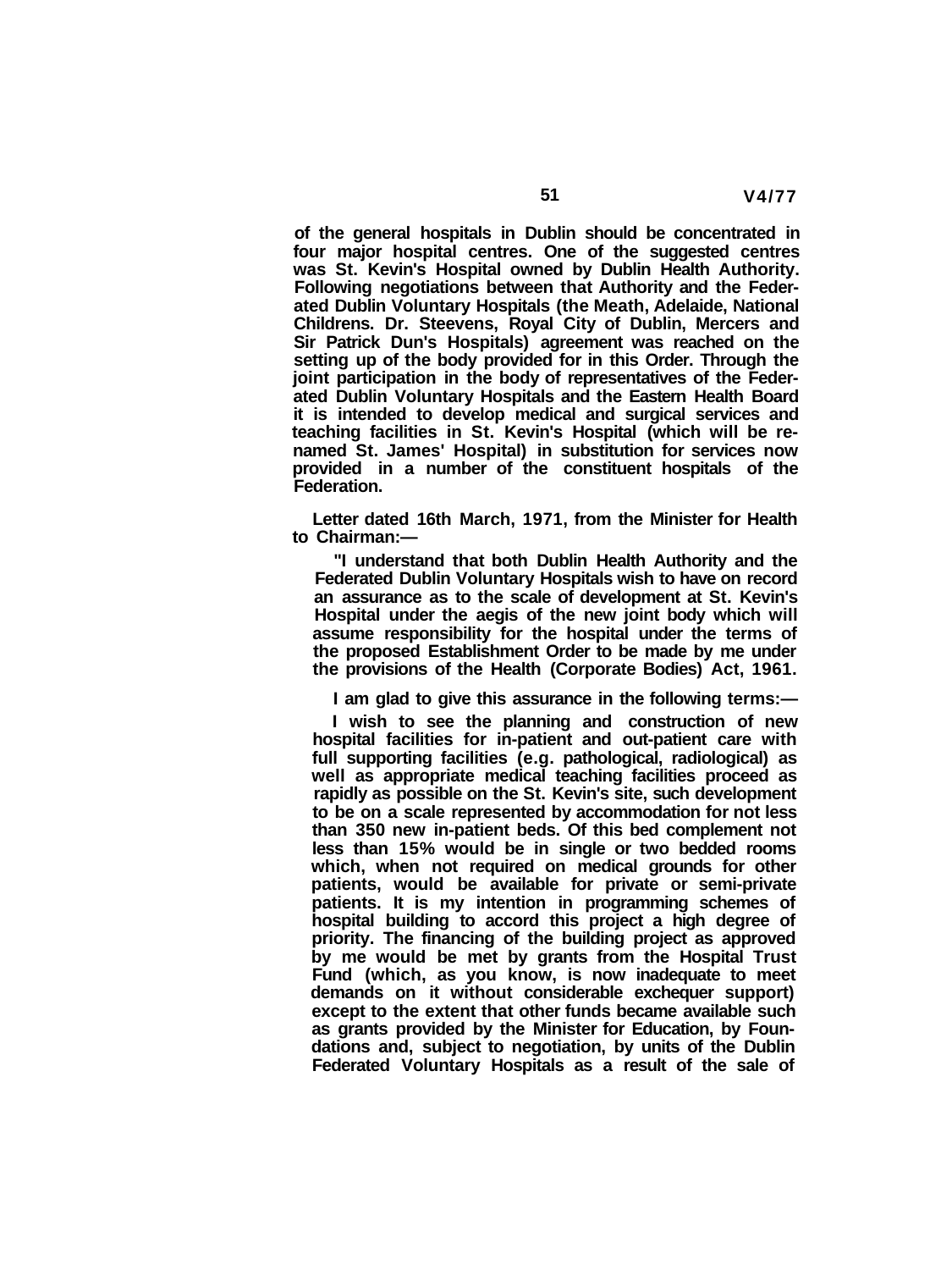**52** *1/4/71*

**hospital properties where the work of such units is transferred to St. Kevin's Hospital. My undertaking as regards the provision of monies from the Hospitals Trust Fund must, as will be appreciated, be subject to any limitations which the Minister for Finance and the Government may find it necessary to apply having regard to the state of the economy at the time when significant expenditure falls to be met but I would expect that, except in circumstances of gravest emergency, once tenders had been accepted with the approval of the Minister for Health for any particular section of the work, funds would be provided to complete such section".**

**Letter dated 12th March, 1971. from the Minister of Health to the Chairman:—**

**"Further to my recent telephone conversation with you about arrangements for the setting up of a corporate body to administer and develop St. Kevin's we have now received from Mr. 0 Caoimh a letter dealing with the meeting of the Eastern Health Board at which this question was discussed. The letter makes it clear that it is the wish of the Board that action by me to set up the new body for St. Kevin's should be postponed until after 1st April. This means that the responsibility for nominating the appropriate number of members to correspond with the number of Federation nominees would fall on the Eastern Health Board who would also lease the property to the new body. As I mentioned to you I am prepared to meet the wishes of the Eastern Health Board about this procedure and I intend to inform Dublin Health Authority to this effect.**

**One matter which, as you are aware, has been causing some difficulty is the total membership of the St. Kevin's body—whether it should remain at 20 as agreed in the early negotiations between the Federation and Dublin Health Authority or be increased to 24 as the Health Authority latterly had proposed. You are aware of my opposition to the increase because it would make a rather large Board even more unwieldy. Mr. Clarke, Chairman of the Federation has now approached the Secretary of the Department making it clear that in his view also an increase in the membership of the Board beyond the 20 agreed would be undesirable. In the circumstances I have decided to specify this number in the Establishment Order.**

**Senator Belton as Chairman of Dublin Health Authority has notified the recent decision of the Authority that they**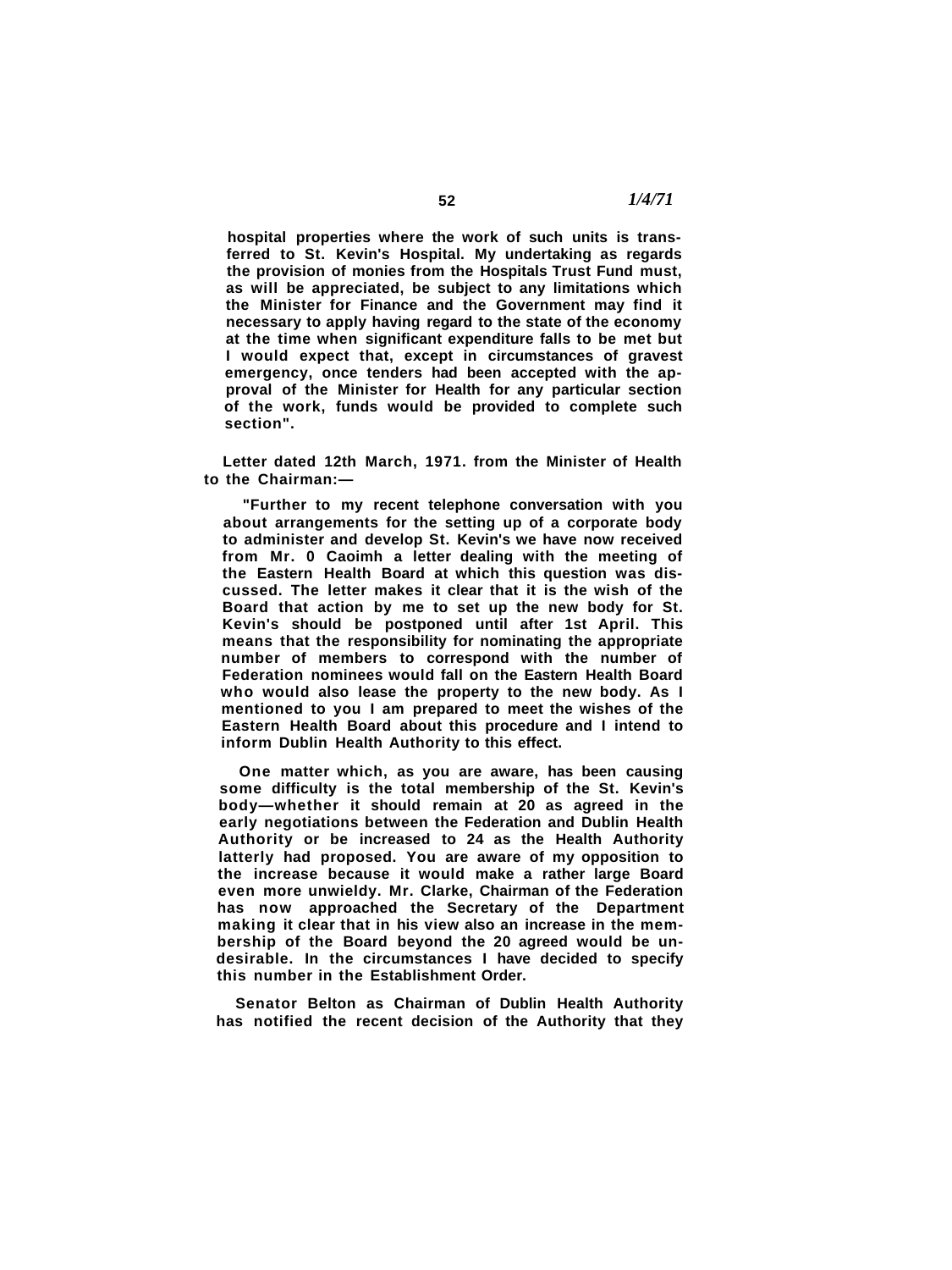**should nominate five members of the St. Kevin's Board these being members of the Authority who are also members of the Eastern Health Board. While in the new situation it will rest with the Board to select all 10 nominees, I would hope that in recognition of the work which Dublin Health Authority put into these negotiations, the Board will find it possible to include these five members in its ten nominations.**

**You raised some questions with me about relationships between the Eastern Health Board and the new St. Kevin's body particularly bearing in financial matters. The new body would function as an independent authority subject only to the constraints imposed under the provisions of the Establishment Order and the lease. It would not be subject to the Eastern Health Board or the Federation and the influence which its sponsors could bring to bear on it would be exercised through their nominees. It is anticipated that the cost of capital works would be met by grants from the Hospitals Trust Fund. Current expenditure would be met from the resources of the Eastern Health Board, subject, of course, to part recoupment in the normal way from the Vote for my Department.\***

**As to the relationships between the Eastern Health Board the proposed Dublin Regional Hospital Board and my Department, firm decisions have not yet been taken. As you are aware we have been in consultation with the voluntary hospitals and other interests and until this process is completed I am not in a position to set out the precise arrangements which, in regard to the Regional Hospital Board, will** need to be embodied in Regulations under the Health Act **1970".**

**'"Perhaps I should explain further on this point that what I would envisage is that the St. Kevin's Board requirements (other than capital expenditure) determined in the manner applicable to bodies financed out of local and Departmental funds generally, should, in so far as they are not met by other sources (e.g. receipts from or in respect of patients, payments by other health boards etc.) be met by the Eastern Health Board on a basis acceptable to the two Boards".**

## **(b) SELECTION OF TEN REPRESENTATIVES FOR PROPOSED JOINT CORPORATE BODY FOR ST. KEVIN'S HOSPITAL**

**Following a suggestion by the Chairman, it was proposed by Deputy E. Timmons. seconded by Dr Cullen and unani-**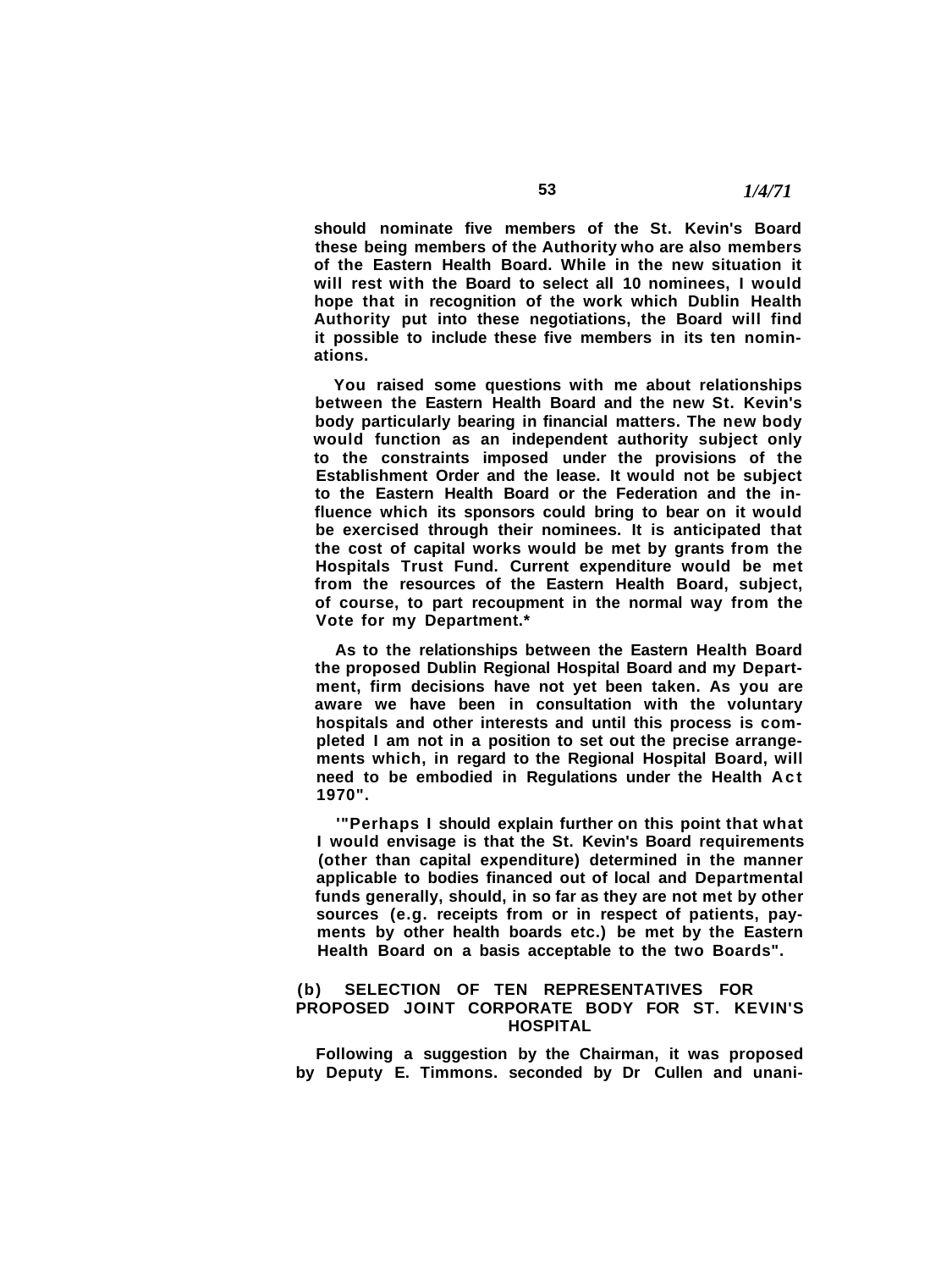**mously agreed that the following five members (previously nominated by the Dublin Health Authority) be selected:**

**Councillor Dr. R. Belton, Senator Councillor M. Clinton, T.D., Councillor P. Hickey. P.C.. Councillor M. Carroll, Councillor H. P. Dockrell, T.D.**

**A lengthy discussion followed on the selection of representatives for the remaining five places. Contributions to the discussion were made by Dr. Cullen, Deputy Burke, Dr. Belton, Deputy Belton, Councillor Cunningham, Deputy Cluskey, Dr. O'Donnell, Mr. O'Reilly-Hyland, Dr. O'Dea and Miss Horgan.**

**It was proposed by Councillor Clinton, seconded by Councillor Burke and unanimously agreed that Mr. J. J. Nolan be selected.**

**Miss Horgan and Dr. O'Dea, having been duly proposed and seconded, indicated that they did not wish to have their names considered.**

**The Chairman then called for nominations for the remaining four places and the following were duly proposed and seconded:—**

**Dr. O'Connell, Deputy Burke, Professor Browne, Deputy Ryan, Dr. Blaney, Dr. Mahon, Councillor Mahon.**

**It was agreed that a ballot be taken and that the following act as scrutineers viz.. Councillor Dockrell, Messrs. Nolan and Lamb.**

**The Chairman announced that, as a result of the ballot, the following were selected:—**

**Deputy Burke, Professor Ivor Browne, Dr. O'Connell and Councillor Mahon.**

**On a proposal by Mr. O'Flynn, seconded by Dr. Belton, it was unanimously agreed to pass the resolutions referred to in the fourth paragraph of the Department's letter of 24th March, 1971.**

## **24/71 HEALTH ACT, 1970**

**The following Report No. 11/1971 from the Chief Executive Officer was noted:—**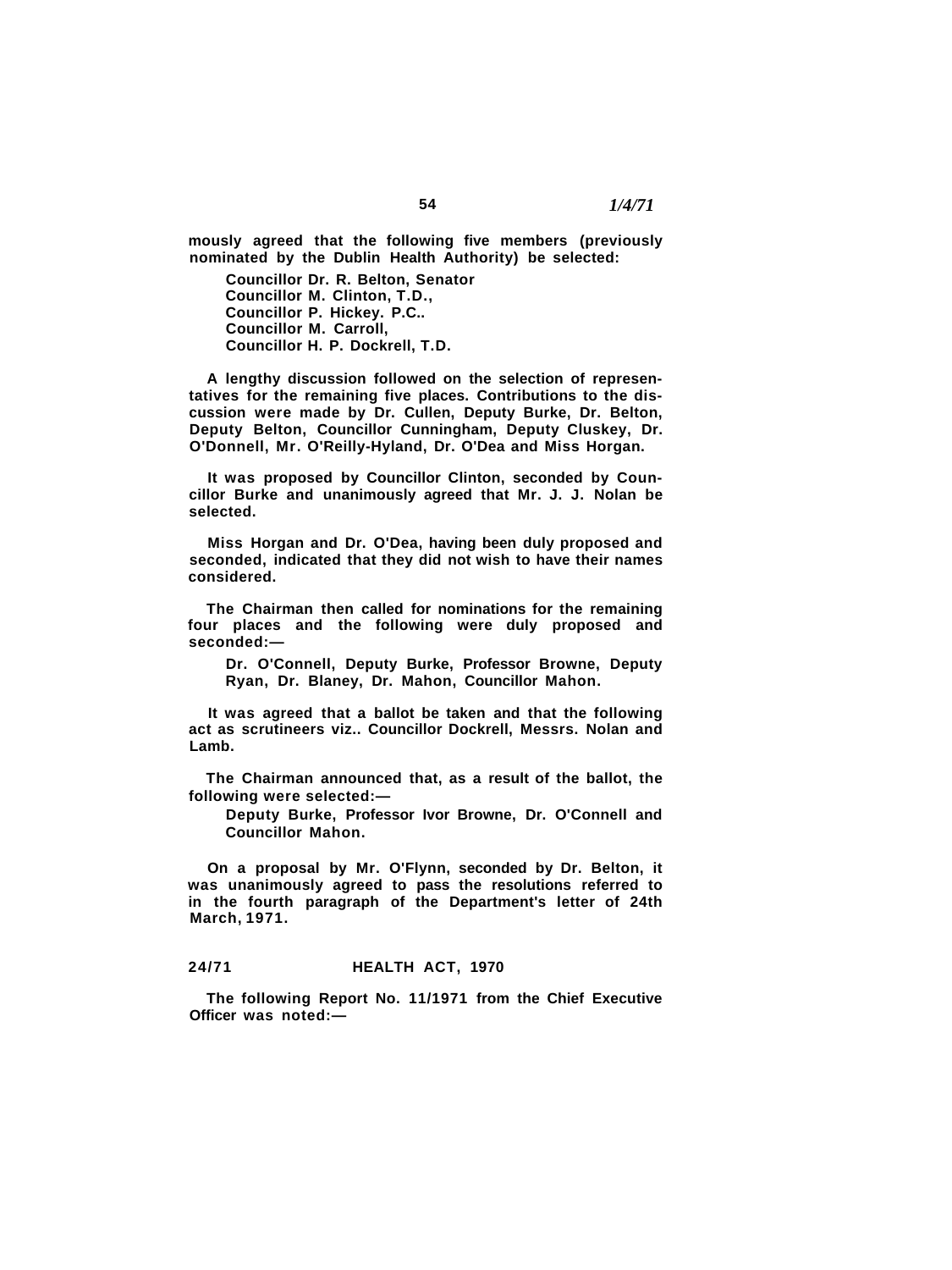**The Minister has made orders bringing most of the sections of the Health Act 1970 into operation. Departmental Circular 13/71 (received today) on Regulations made under the Act will be circulated later.**

#### **2. Administration of Public Assistance**

**Notification has been received from the Wicklow County Council that it will continue to administer Public Assistance in its own functional area after 1st April 1971. This Board will administer Assistance on behalf of Dublin Corporation, Dublin County Council and Kildare County Council.**

#### **3. Assignment of Duties**

**Requests have been received from all five local authorities that duties under the Housing, Sanitary and Planning Acts, at present performed by officers who will be transferred to the Eastern Health Board on 1st April 1971, should continue to be discharged by them. Arrangements are being made accordingly pursuant to the provisions of Section 25 (3) of the Health Act 1970.**

## **4. Apportionment of Local Share of Expenditure**

**Agreement has been reached between the five local authorities, each of which have adopted a resolution in the following terms:—**

**"That subject to the consent of the Minister for Health, the apportionment of expenses of the Eastern Health Board over the five Rating Authorities concerned viz: Dublin, Kildare and Wicklow County Councils, Dublin and Dun Laoghaire Corporations, be, for the years 1971/ 72 and 1972/73 in accordance with the percentage distribution of the net requirement (expenditure less state grants and other receipts) for 1969/70 as follows:—**

| Kildare County Council  7-32%  |  |
|--------------------------------|--|
| Wicklow County Council. 6-55%  |  |
|                                |  |
| Dun Laoghaire Corporation5-68% |  |

**and that this agreement be subject to review within the two-year period referred to".**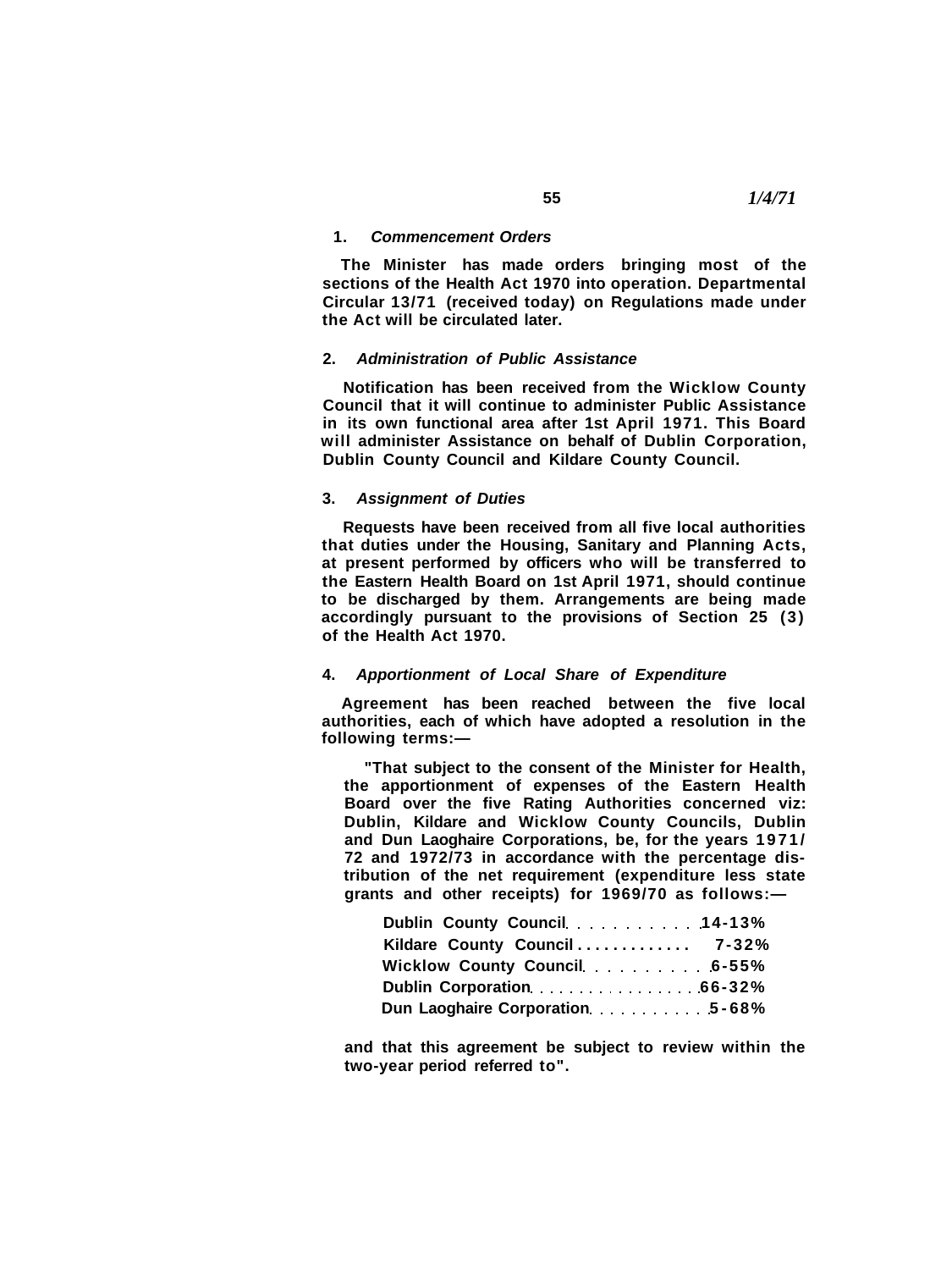#### **5. A copy of the Health Act 1970 is enclosed".**

**Departmental Circular 13/71 on Regulations made under the Health Act 1970 (circulated on 29th March, 1971) was also noted.**

## **25/71 ADMINISTRATION OF PUBLIC ASSISTANCE**

**The following Report No. 9/1971 from the Chief Executive Officer was submitted:—**

**"Public Assistance is administered under the provisions of the Public Assistance Act. 1939, Section 18 and 19 of which provide:—**

- **'18. (1) A poor person who is unable to provide by his own industry or other lawful means the necessaries of life (other than medical, surgical or dental treatment, medicines, and medical, surgical or dental appliances) for himself or any persons whom he is liable under this Act to maintain shall be eligible for general assistance.**
- **19. Subject to the provisions of this Act, it shall be the duty of every public assistance authority to give, in accordance with this Act, to every person in their public assistance district who is eligible for public assistance such public assistance as shall appear to them to be necessary or proper in each particular case and to make, in accordance with this Act, due provision for that purpose\*.**

**Section 24 provides for the burial by a public assistance authority of certain deceased persons. Sections 28 and 29 provide that persons receiving assistance, or persons liable to maintain them, are liable to repay it, or contribute towards the cost.**

**The duties of officers administering assistance, and the way in which it is to be administered, are set out in great detail in the Public Assistance (General Regulations) Order 1942.**

**Up to 1960 public assistance was administered in the Dublin City and County areas by the following bodies:—**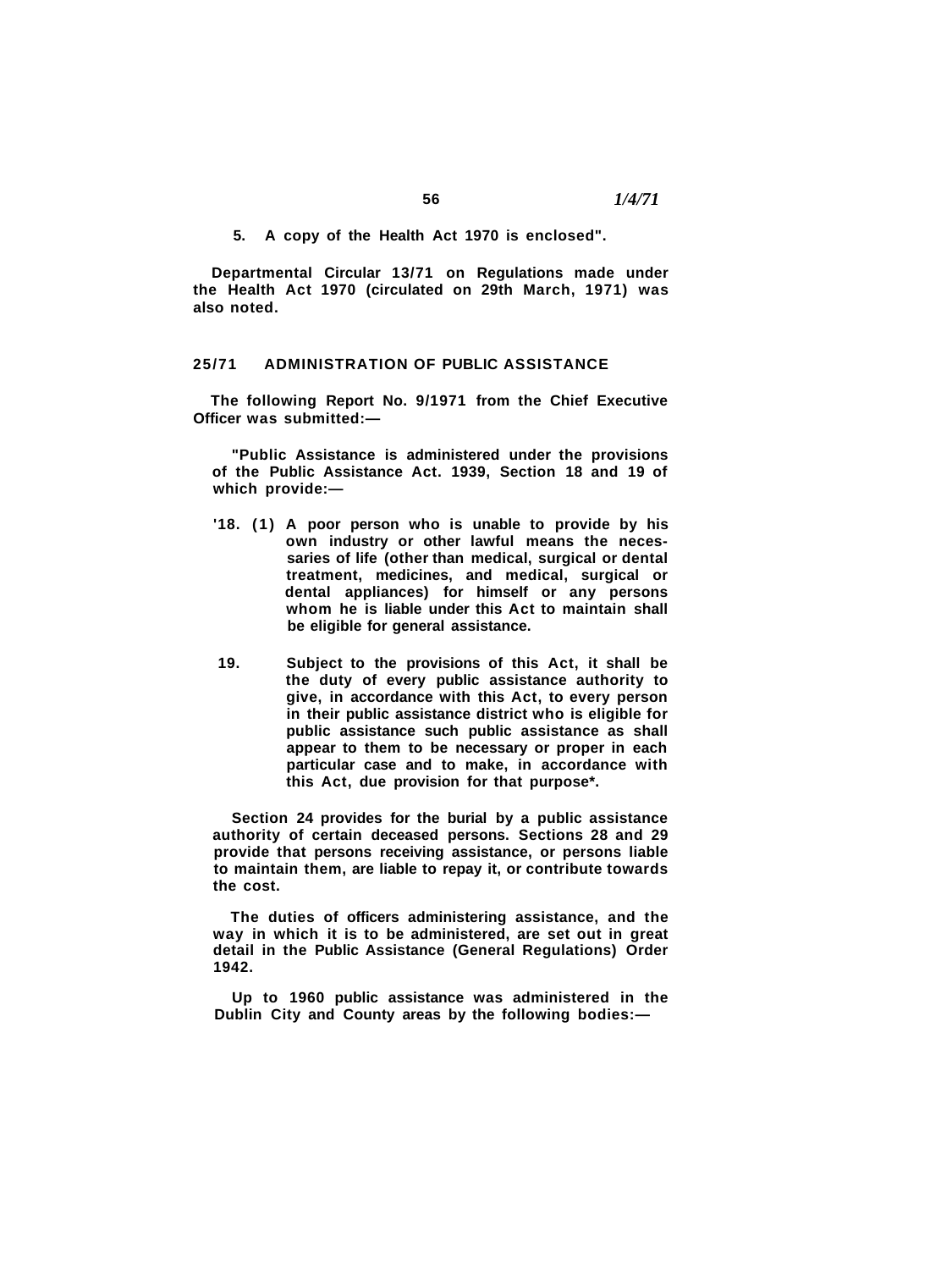**Dublin Board of Assistance (City and part of County) Balrothery Board of Assistance (North County) Rathdown Board of Assistance (South County and Dun Laoghaire).**

**The Health Authorities Act 1960 provided that public assistance would be administered by the unified health authorities.**

**The Health Act 1970 provides that Dublin Corporation and Dublin County Council will assume the functions under the Public Assistance Act 1939 in their respective areas.**

**Dublin City and County is divided- into 38 areas each with a Home Assistance Officer. There are in addition a Superintendent Assistance Officer assisted by a Deputy Superintendent Assistance Officer and 3 Home Assistance Inspectors, who act as supervisors. The cost of salaries during 1970/71 is estimated at £75,000, including clerical staff. It is estimated that, overall, 20% of Home Assistance Officers' time is spent attending to hearth matters, e.g. applications for medical cards, payment of health allowances etc.**

**Assistance is distributed by the Dublin Health Authority in the following ways:—**

- **(1) Cash payments (£413.000 1970/71)**
- **(2) Assistance in kind (i.e. clothing, bedding £37,000 — 1970/71)**
- **(3) Contributions to bodies providing meals on wheels for the elderly (£23.000 — 1970/71).**

## *Cash Payments*

**The attached table shows the numbers and categories of cases receiving home assistance and the total amounts disbursed in the last week of February 1971, February 1970 and February 1967 respectively.**

**Included in these cases (Code T) are people receiving payments to enable them to pay for persons to provide home help (£25,000 approximately 1970/71). The Dublin Health Authority had no statutory power to employ and provide home helps for the elderly.- or ethers, but an improvised service has been provided in this way for some years. The Health Boards will have power under Section 61 of the Health Act, 1970 to provide home help for specified classes of people.**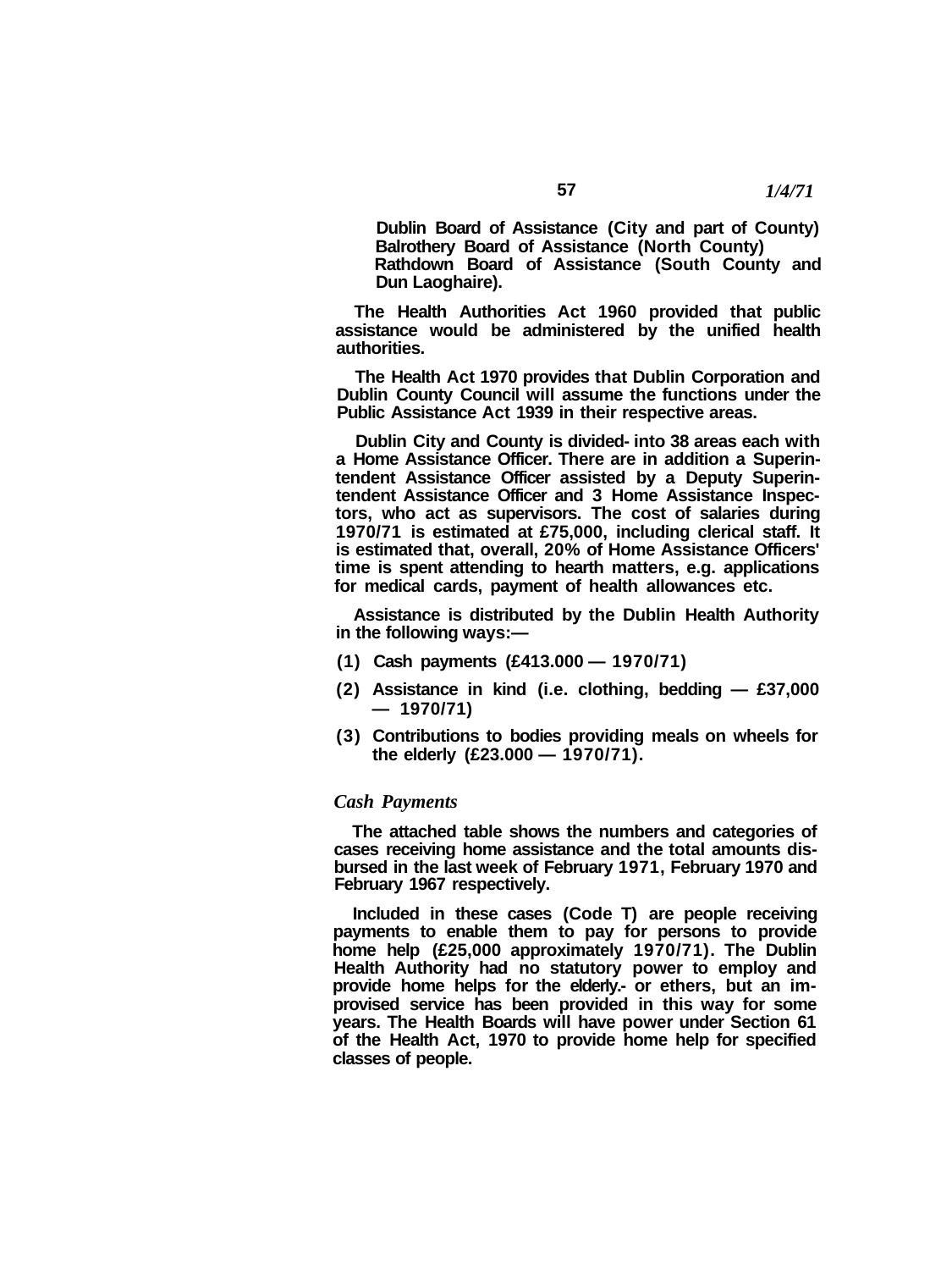#### **58 7/4/77**

#### **Assistance in Kind — Clothing and Bedding**

**These are distributed from a Central Stores situated in James's Street. Clothing and bedding are purchased in bulk, mostly from contractors listed in the Local Government Combined Purchasing List and are of good quality. Beds and bedding are delivered to the homes of recipients. Clothing is generally collected as it is necessary to ensure proper fitting. There is a fitting room attached to the stores premises.**

**Where there are not suitable clothes in the Central Stores, arrangements are made for supply of clothing directly by city shops. There are only a small number of these cases.**

**Beds and bedding account for about one-third of amount expended on this form of assistance.**

**Assistance in kind may also be provided, in emergency, by way of an order to a shop to supply food.**

#### **Meals on Wheels**

**Contributions of 2/6 per meal are paid to voluntary community bodies who provide a delivered meals service for elderly persons or who provide a sit-down meal in a day centre or club.**

**Ther are 35 such bodies providing 4,019 meals per week to 1,449 persons. The numbers of bodies providing this service is growing and it is planned to encourage growth so as to extend this service over the whole of the Authority's area as far as is practicable.**

#### **Burials**

**The Authority makes a contract each year with a city funeral undertaker which provides for a coffin, removal to church and burial of deceased persons. Where relatives prefer to make their own arrangements a grant, which is usually not less than the amount that would be paid to the contractor, is made".**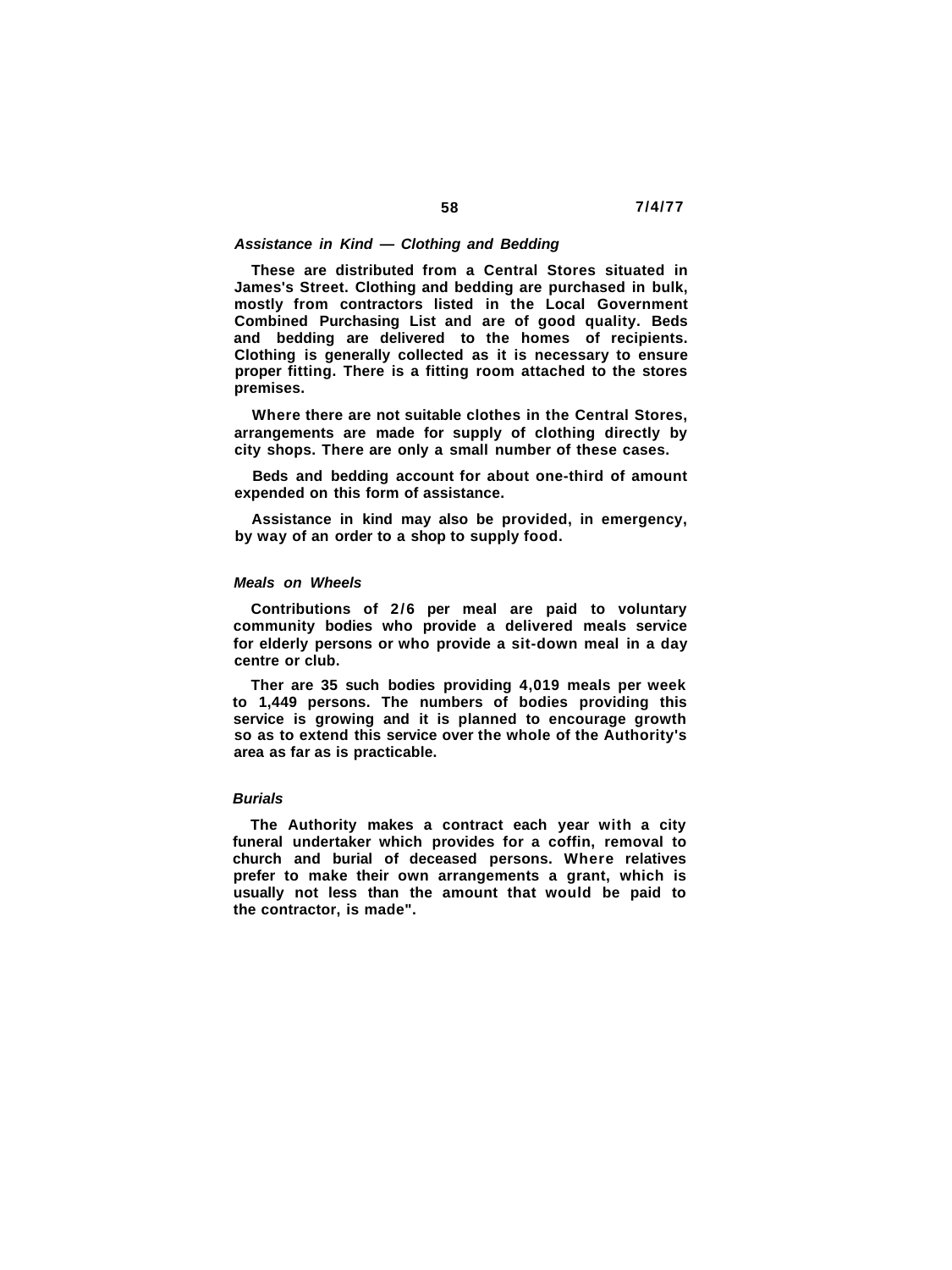## **Home Assistance — Cash Payments**

## **Last week of February:**

|                                                                | 1971                                                                             |                | <i><b>1S70</b></i> |                          | 1967           |                |           |
|----------------------------------------------------------------|----------------------------------------------------------------------------------|----------------|--------------------|--------------------------|----------------|----------------|-----------|
| <b>SUBSIDIES TO PERSONS</b><br><b>RECEIVING OTHER BENEFITS</b> |                                                                                  | Cases          | Cost<br>£          | Cases                    | Cost<br>£      | Cases          | Cost<br>£ |
| А.<br>В.                                                       | Old Age Pension/Widows Pen<br>sion (contributory)<br>Old Age Pension/Widows Pen- | 1.418          | 1,306              | 1.276                    | 1.214          | 705            | 590       |
|                                                                | sion/Blind Pension (non-con-                                                     |                |                    |                          |                |                |           |
|                                                                | tributory)                                                                       | 953            | 898                | 988                      | 946            | 833            | 727       |
| С.                                                             | <b>Disability Benefit</b>                                                        | 362            | 399                | 436                      | 439            | 341            | 310       |
| D.                                                             | <b>Unemployment Benefit</b>                                                      | 84             | 133                | 93                       | 160            | 44             | 61        |
| Е.                                                             | <b>Unemployment Assistance</b>                                                   | 156            | 229                | 178                      | 240            | 339            | 278       |
| F.                                                             | <b>Infectious Diseases. Maintenance</b>                                          |                |                    |                          |                |                |           |
|                                                                | <b>Allowances. Disabled Persons</b>                                              |                |                    |                          |                |                |           |
|                                                                | <b>Allowance</b>                                                                 | 535            | 634                | 536                      | 604            | 551            | 548       |
| G.                                                             | Small Earnings                                                                   | 52             | 87                 | 38                       | 108            | 26             | 49        |
|                                                                | <b>INTERIM PAYMENTS TO PERSONS</b>                                               |                |                    |                          |                |                |           |
|                                                                | <b>AWAITING OTHER BENEFITS</b>                                                   |                |                    |                          |                |                |           |
| Η.                                                             | <b>Awaiting Old Age Pension/Blind</b>                                            |                |                    |                          |                |                |           |
|                                                                | <b>Pension/Widows Pension</b>                                                    | 29             | 124                | 31                       | 110            | 16             | 46        |
| I.                                                             | <b>Infectious Diseases Maintenance</b>                                           |                |                    |                          |                |                |           |
|                                                                | Allowance/Disabled<br>Persons                                                    |                |                    |                          |                |                |           |
|                                                                | <b>Allowance</b>                                                                 | 57             | 189                | 38                       | 108            | 53             | 117       |
| J.                                                             | <b>Disability Benefit</b>                                                        | 95             | 474                | 73                       | 313            | 40             | 135       |
| K.                                                             | Unemployment Assistance/Un-                                                      |                |                    |                          |                |                |           |
|                                                                | employment Benefit                                                               | 103            | 612                | 156                      | 511            | 83             | 358       |
| L.                                                             | <b>Wages or Support</b>                                                          | 62             | 238                | 40                       | 175            | 22             | 82        |
| М.                                                             | <b>Workman's Compensation</b>                                                    | 7              | 28                 | $\mathbf{2}$             | 9              | 6              | 18        |
|                                                                | <b>MISCELLANEOUS</b>                                                             |                |                    |                          |                |                |           |
| N.                                                             | Sick, no benefits                                                                | 156            | 611                | 153                      | 512            | 212            | 562       |
| О.                                                             | Unemployed, no benefits                                                          | 98             | 349                | 106                      | 325            | 137            | 248       |
| Ρ.                                                             | No support (desertions)                                                          | 186            | 969                | 196                      | 918            | 149            | 525       |
| Q.                                                             | Prison cases___________                                                          | 65             | 345                | 54                       | 243            | 32             | 132       |
| R.                                                             | Rent payments ____                                                               | 21             | 108                | 21                       | 74             | 17             | 51        |
| S.                                                             | E.S.B Gas payments                                                               | $\overline{7}$ | 32                 | $\overline{\phantom{0}}$ |                | $\overline{a}$ | 8         |
| Т.                                                             | Home Helps                                                                       | 172            | 597                | 162                      | 462            | 43             | 134       |
| U.                                                             | Board and Lodging payments                                                       | 17             | 66                 | 12                       | 23             | 14             | 58        |
| ν.                                                             | <b>Fares</b>                                                                     | $\overline{7}$ | 41                 | $\overline{2}$           | $\overline{a}$ | $\mathbf{1}$   | 4         |
| w.                                                             | <b>Others</b>                                                                    | 77             | 96                 | 100                      | 74             | 60             | 75        |
|                                                                | <b>TOTALS</b>                                                                    | 4.719          | 8.565              | 4.689                    | 7.570 i 3.784  |                | 5.116     |

**V4/77**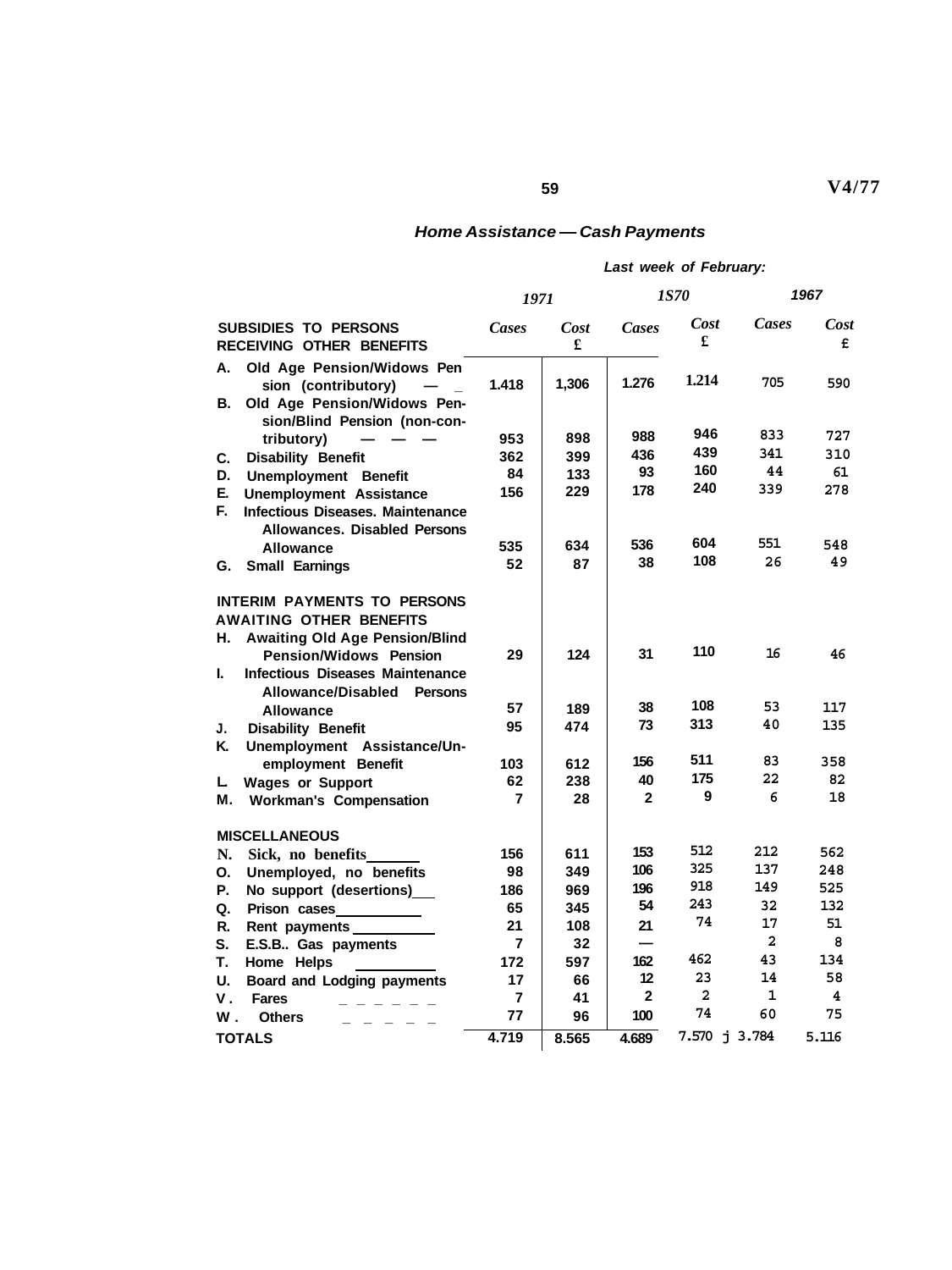**The Report was noted. Members, having commented on anomalies and inadequacies in the existing service, agreed to await a report from the Programme Manager, Community Care, and that in the meantime the Chief Executive Officer should examine the feasibility of supplying clothing through outfitting contractors.**

#### **26/71 HEALTH SERVICES IN THE AREA OF THE EASTERN HEALTH BOARD**

**The following Report No. 8/1971 from the Chief Executive Officer was noted:—**

**"A Report (No. 1/1970) on the Health Services in the Dublin area, circulated to members with the Agenda for the Board Meeting on 17th December, 1970, indicated that a further report would be submitted on the services in Counties Kildare and Wicklow. Copies of Reports prepared by the Staff Officers in these areas are circulated herewith. It is proposed to include all three Reports as an Appendix to the Minutes of May meeting".**

#### **27/71 NOTICE OF MOTION**

**The following motion was proposed by Councillors Cunningham. Dowling and Mahon:—**

**"That, in view of the inconvenience caused by the holding of the Board's meetings at 3 p.m. consideration be given to holding future meetings at 5 p.m.".**

**The Chairman explained that under Standing Orders a rescinding or amending motion proposed within six months of the original resolution required the support of not less than ten members of the Board. It was indicated that a notice of motion in proper form would be tabled for the next meeting.**

#### **28/71 AUTHENTICATION OF SEAL**

**It was proposed by Councillor Clinton, seconded by Dr. Belton and unanimously resolved:—**

**'That each member of the Board be authorised to authenticate, by his signature, the seal of the Board, under Article 26 of Standing Orders".**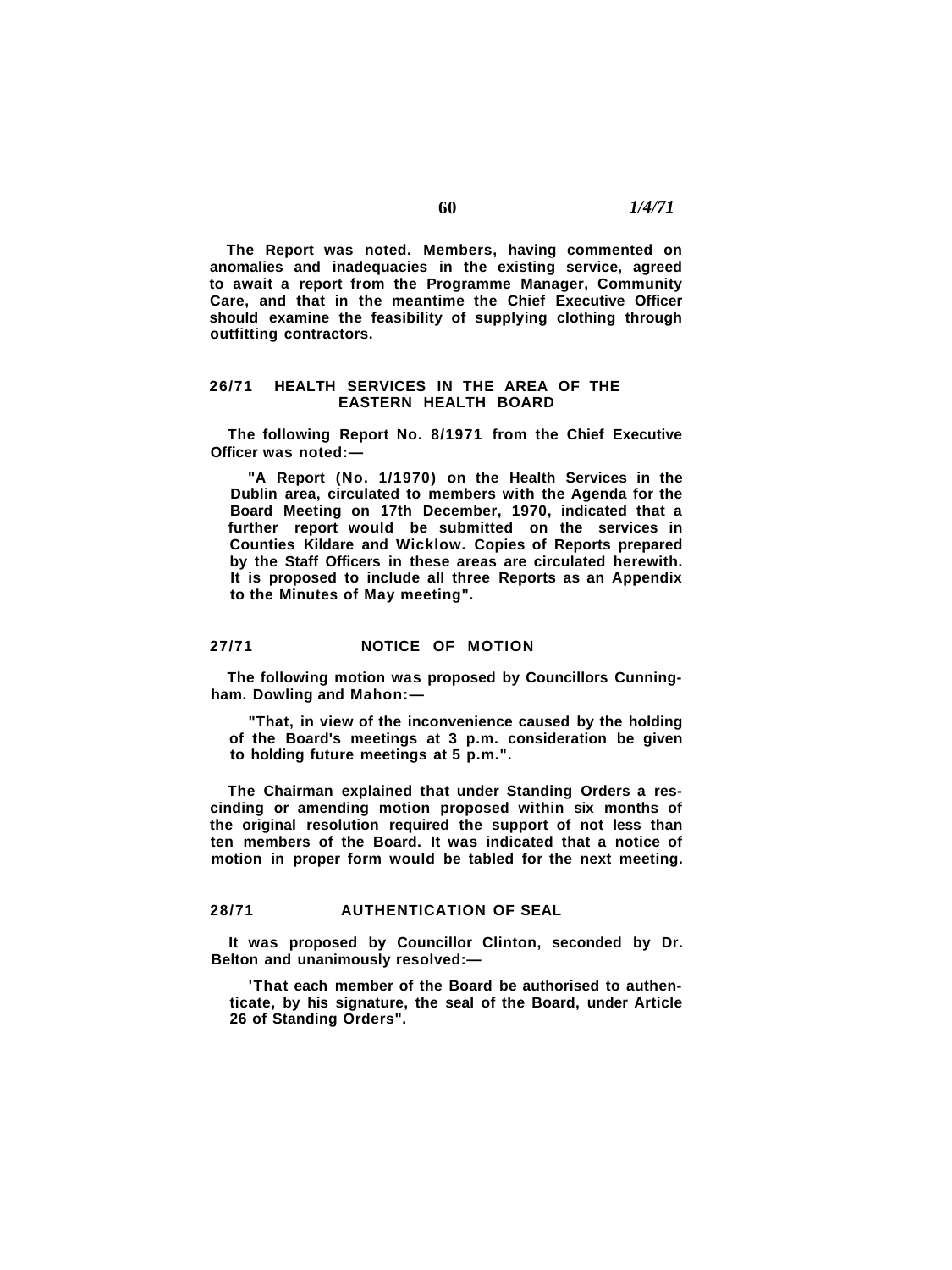## **29/71 CORRESPONDENCE**

## **(a) Central Mental Hospital. Dundrum**

**The following letter dated 26/3/1971 from the Department of Health was circulated to the meeting:—**

**"In confirmation of our discussions on Friday 12th instant, regarding the provisions in the Health Act, 1970, for the transfer of the Central Mental Hospital, to the Eastern Health Board, I am directed by the Minister for Health to say that he proposes to make an Order giving effect to these provisions as from 1st June, 1971. I am to request that you will be good enough to bring this matter before the Board at its next meeting.**

**The Act provides that any person who was, immediately before the commencement of Section 44, an officer of the Minister employed in the Central Mental Hospital and who opts within a period of six months beginning on such commencement to be appointed to an office under the Health Board shall be so appointed by the Chief Executive Officer. Details have already been furnished to the Health Authority of the staff employed, so that consideration can be given to the question of what staff can suitably be transferred to employment under the Board. Prima facie, it seems that at least 20 members of the staff will not opt for such employment. Apart from the provision of alternative employment by the Board this will create a number of vacancies at the Hospital. The Minister is anxious that the Hospital should be staffed, as soon as practicable, by psychiatric nurses instead of attendants. He appreciates that the change over has to be carried out over a period. He suggests as an immediate measure, however, that steps should be taken to fill 4 posts as Charge Nurse or Ward Sister, 4 posts as Deputy Charge Nurse or Deputy Ward Sister and 12 posts as Psychiatric Nurse. Applicants would be sought, in the first instance, from the Board's staff. If sufficient suitable applicants are not obtained the posts could then be widely advertised.**

**The Minister would also be prepared to agree to the creation of a post of Chief Nursing Officer — the person appointed to have responsibilities in regard to Ushers Island and other aspects of forensic psychiatry, in addition to responsibilities at the Central Mental Hospital.**

**It is understood that the Office of Public Works will furnish details regarding the staff at present employed in the Hospital on maintenance work".**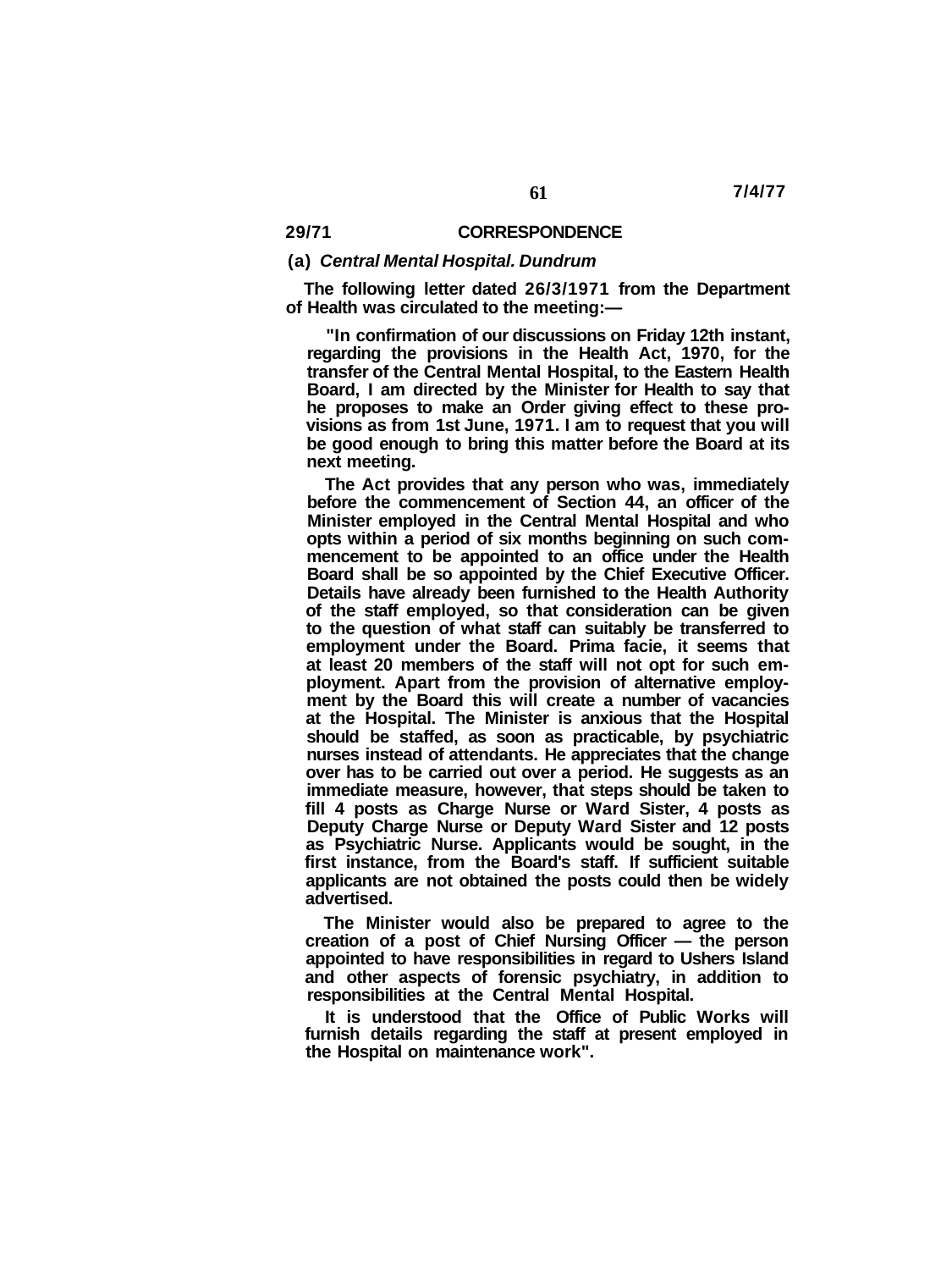**It was agreed to appoint a Working Party of the following persons who would visit the Hospital and Report to the Board at the next meeting:—**

**Dr. McCormick, Professor Browne, Dr. Cullen, Mr. O'Flynn, Councillor Clinton, Councillor Hickey, Deputy Cluskey, Councillor Temple. Councillor Mahon, Mr. Riordan.**

#### **(b) Psychiatric Services in County Kildare**

**It was noted that by letter of 12th March. 1971 the South Eastern Health Board had agreed to continue the existing services pending the making of alternative arrangements.**

**(c) Circular Letter on Travelling and Subsistence Allowances To be circulated with agenda for next meeting.**

#### **30/71 CHAIRMAN'S CHAIN OF OFFICE**

**Deputy Burke said that Mr. Matt Gallagher, who had presented a valuable Chain of Office to him as Chairman of Dublin Health Authority in 1967, had very kindly consented that the Chain should pass to the Eastern Health Board.**

**Dr. Belton said that he would be pleased, as Chairman of Dublin Health Authority until its dissolution on 31st March, to present the Chain to the Chairman of the Board at the next meeting.**

**Dr. McCormick, Chairman, thanked the former Chairmen and said he was very pleased to accept.**

#### **31/71 VISITATION OF ST. KEVIN'S AND JAMES CONNOLLY MEMORIAL HOSPITALS**

**Dr. Cullen enquired, as Convenor of No. 1 Visiting Committee, if St. Kevin's Hospital was to be included in any visiting programme the Committee might decide on. The Chairman indicated that it would be necessary to consult with the new Boards for St. Kevin's and James Connolly Memorial Hospital and that the matter be placed on the agenda for the next meeting.**

#### **32/71 STAFF ARRANGEMENTS**

**Councillor Clinton referred to the anxiety of Senior Officers as to what their position would be under the new Board. The**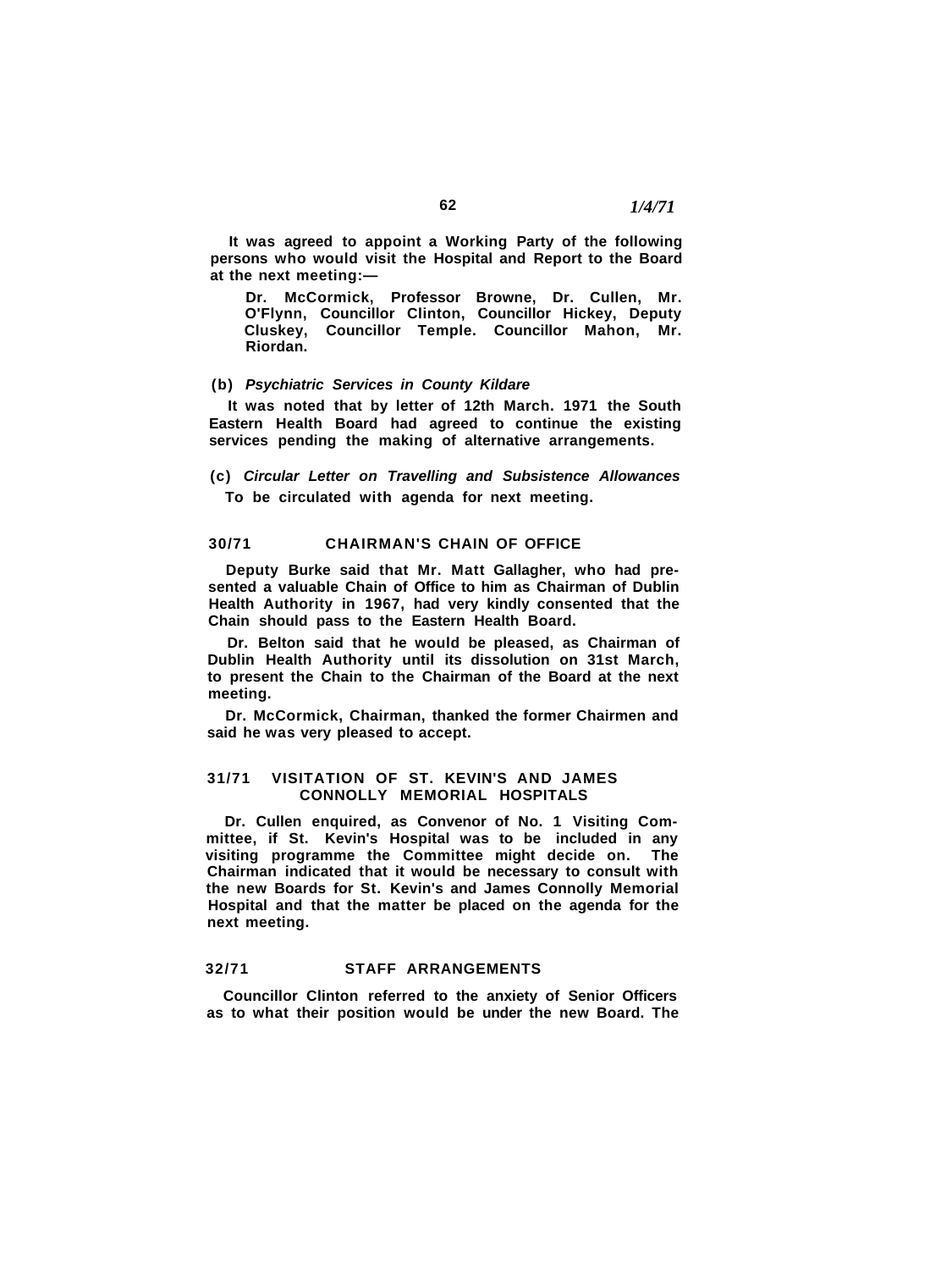## **CENTRAL MENTAL HOSPITAL, DUNDRUM**

## **C.1/71 Memorandum on Visit of Working Party on 7th April. 1971**

**"The following Board members were present:**

**Dr. J. McCormick, Chairman Mr. O'Flynn and Councillor Temple Dr. Cullen**

**They were accompanied by the Chief Executive Officer and Dr. Ivor Browne.. Chief Psychiatrist.**

**The Department of Health was represented by Dr. Ramsey, Assistant Inspector of Mental Hospitals and Messrs. Darby and Harrington.**

**Also present from Department of Justice were Messrs. Terry and Crowe.**

**The Visiting Group were received by the Governor. Dr. E. O'Brien and Dr. Cassin, who conducted the group on a tour of the Hospital buildings and exercise yards. It was noted that the construction and layout of the buildings did not materially differ from that of the traditional old-style Mental Hospital except that sleeping accommodation was mainly provided in single cells along the corridors.**

**On the conclusion of the tour there was an informal discussion with the officers of the Hospital in the course of which they outlined the categories of patients admitted and the facilities and requirements for their care and treatment. Broadly speaking, the patients fall under two categories viz.,**

**(a) the older and long-term patient needing custodial care**

**and**

**(b) the younger short-term patient requiring care and remedial therapy.**

**Dr. O'Brien gave it as her opinion that facilities for the segregation of patients was an essential prerequisite for a more effective programme of care and treatment.**

**Dr. Browne stated that it would be necessary to have a thorough psychiatric and psychological assessment of the patients carried out before he could advise on medical and nursing requirements. Such an assessment would enable a**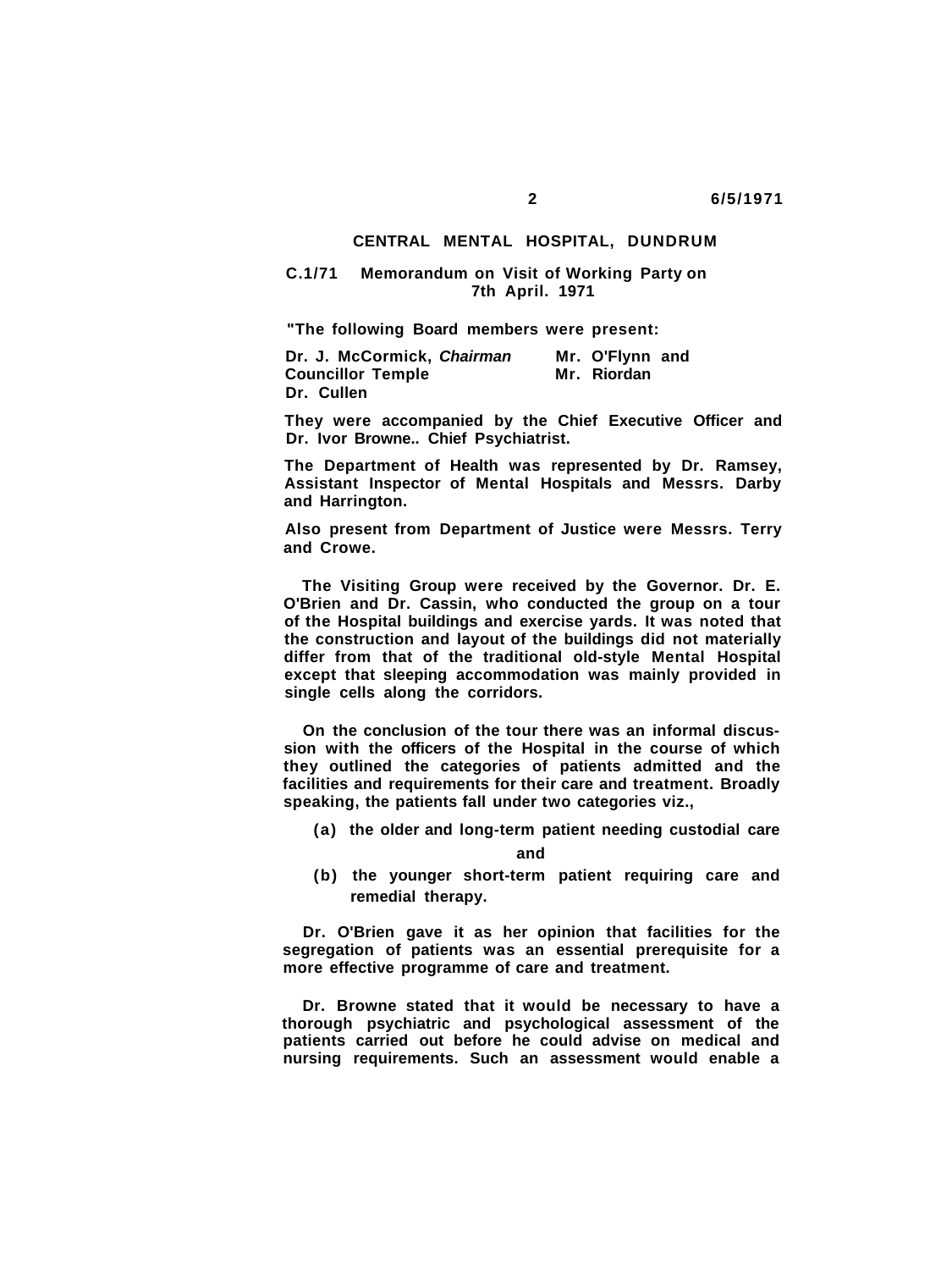**programme to be worked out for the differing needs of the various categories of patients. He felt that the present complex of buildings was totally unsuited to meet requirements and that new building would be needed. He was arranging an early assessment of patients and would submit his recommendations on the Minister's request as soon as possible.**

**On conclusion of the meeting members paid a brief visit to the Drug Addiction Unit in the Grounds of the Hospital."**

**The memorandum was noted.**

#### **C.2/71 REPORT OF THE CHIEF PSYCHIATRIST**

**"Section 44 of the Health Act, 1970. provides that the Minister for Health may. by Order, arrange for the transfer of the administration of the Central Mental Hospital, Dundrum, to the Eastern Health Board, in a letter dated 26th March, 1971, which was considered at the April meeting of the Board, the Department of Health intimated that the Minister proposes to make an Order giving effect to this provision as from 1st June. 1971.**

**The Act of 1970 does not make any amendment of the legal provisions regulating the procedures for the admission and detention of patients in Dundrum. These patients are classified as criminal lunatics. Criminal lunatics may be described as any person who while in custody has been certified to be insane in any one of the following circumstances:—**

- **a) while on remand or waiting trial;**
- **b) while undergoing sentence either in a local or convict prison or in St. Patrick's Institution.**
- **c) while awaiting the pleasure of the Government, having been found insane by a jury on arraignment, or**
- **d) while awaiting the pleasure of the Government, having been found "guilty but insane" by a jury.**

**The legal provisions now in force may be summarised as follows:—**

#### **Admission and Detention Procedures**

**The Central Criminal Lunatic Asylum Act, 1845, made special provision for insane convicts and other criminal lunatics and it was under this Act that the Centra! Asyium at Dundrum**